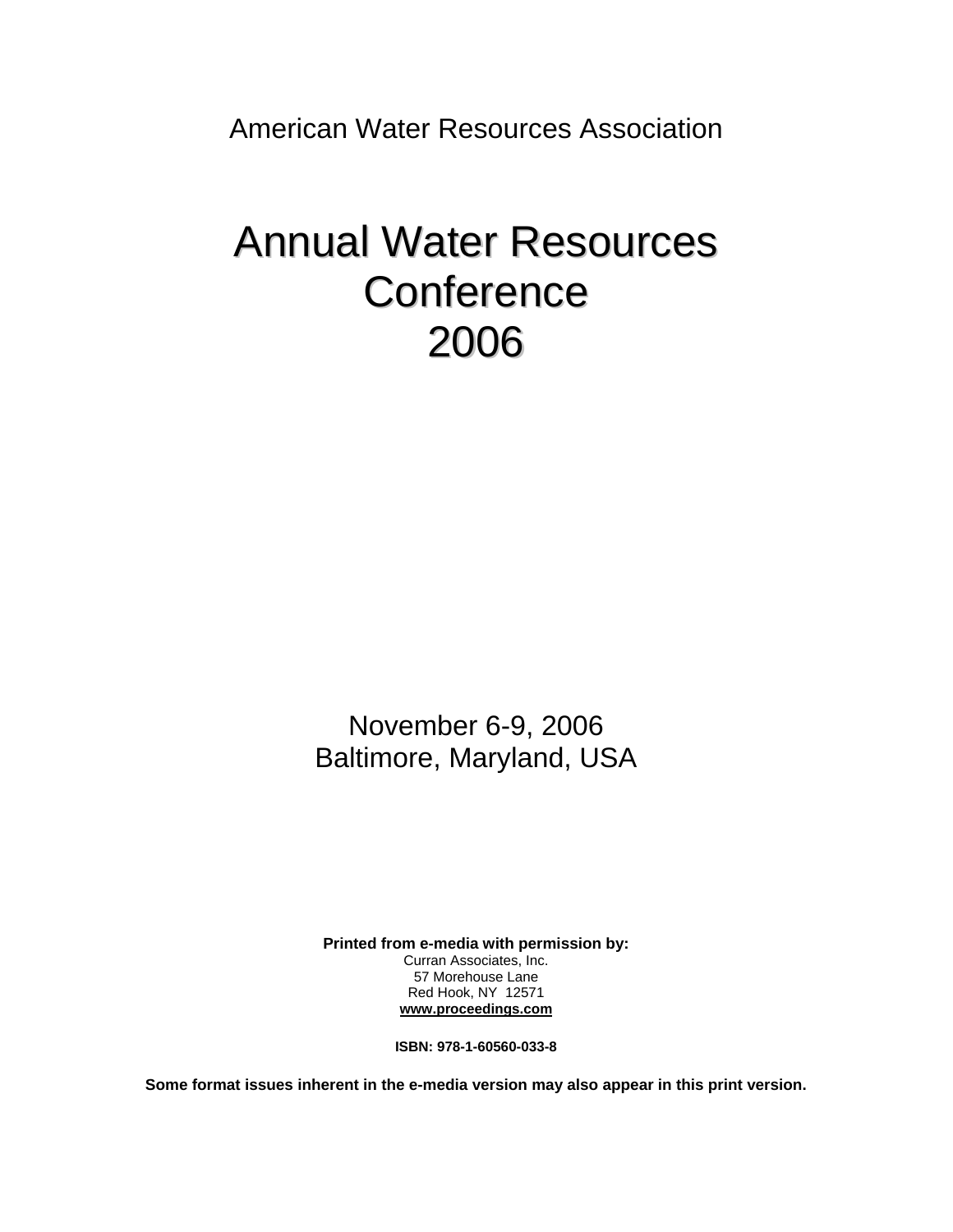American Water Resources Association

Annual Water Resources **Conference** 2006

## **TABLE OF CONTENTS**

| URBAN STORMWATER BMPS: FINDING SPACE FOR STORMWATER IN THE<br>M. Adams, A. Potts, D. Wible                                                                            |
|-----------------------------------------------------------------------------------------------------------------------------------------------------------------------|
| ARC-RECHARGE AND RIP-GIS, CUSTOM ARCGIS APPLICATIONS FOR<br>H. Ajami, K. Baird, T. Maddock III                                                                        |
| <b>METHANE FLUX FROM NEW AND ESTABLISHED WETLAND SOILS UNDER</b><br>A. Altor, W. Mitsch                                                                               |
| <b>EVALUATING GROUNDWATER VULNERABILITY TO NITRATE IN THE WEST</b><br>K. Ammar, M. McKee, J. Kaluarachchi, H. Moe                                                     |
| BOTTOM-UP APPROACH FOR WATERSHED PLANNING AND MANAGEMENT: A<br>CASE STUDY FROM THE SHAWSHEEN RIVER WATERSHED IN<br>V. Anbumozhi, T. Saravanapavan, W. Dunn, E. Yamaji |
| GIS TOOLS INTEGRATING SOURCE WATER PROTECTION WITH CLEAN WATER<br>R. Anzzolin, J. Rineer, L. Wilson, S. Rao, K. Pickren                                               |
| SOURCE WATER PROTECTION TOOLS INTEGRATING REMOTE SENSING DATA<br>R. Anzzolin, J. Rineer, L. Wilson, S. Rao, K. Pickren                                                |
| <b>INFLUENCE OF WASTEWATER DISCHARGE ON THE RECEIVING WATER</b><br>T. Arbneshi, L. Bega, I. Zuzaku                                                                    |
| THE OHIO WATERSHED ACADEMY: CREATING PROFESSIONAL DEVELOPMENT<br>B. Ashburn, J. Bonnell, A. Baird                                                                     |
| <b>WATER UTILITY PRIVATIZATION: EXPLORING A CONTROVERSIAL POLICY</b><br><b>B.</b> Ashburn                                                                             |
| THE SANTA CLARA VALLEY WATER DISTRICT'S IRRIGATION TECHNICAL<br>B. Siegfried, H. Ashktorab                                                                            |
| TECHNIQUES FOR EVALUATING THE EFFECTIVENESS OF RAIN GARDENS AS<br>B. Asleson, J. Gulliver, R. Nestingen, R. Hozalski, J. Nieber                                       |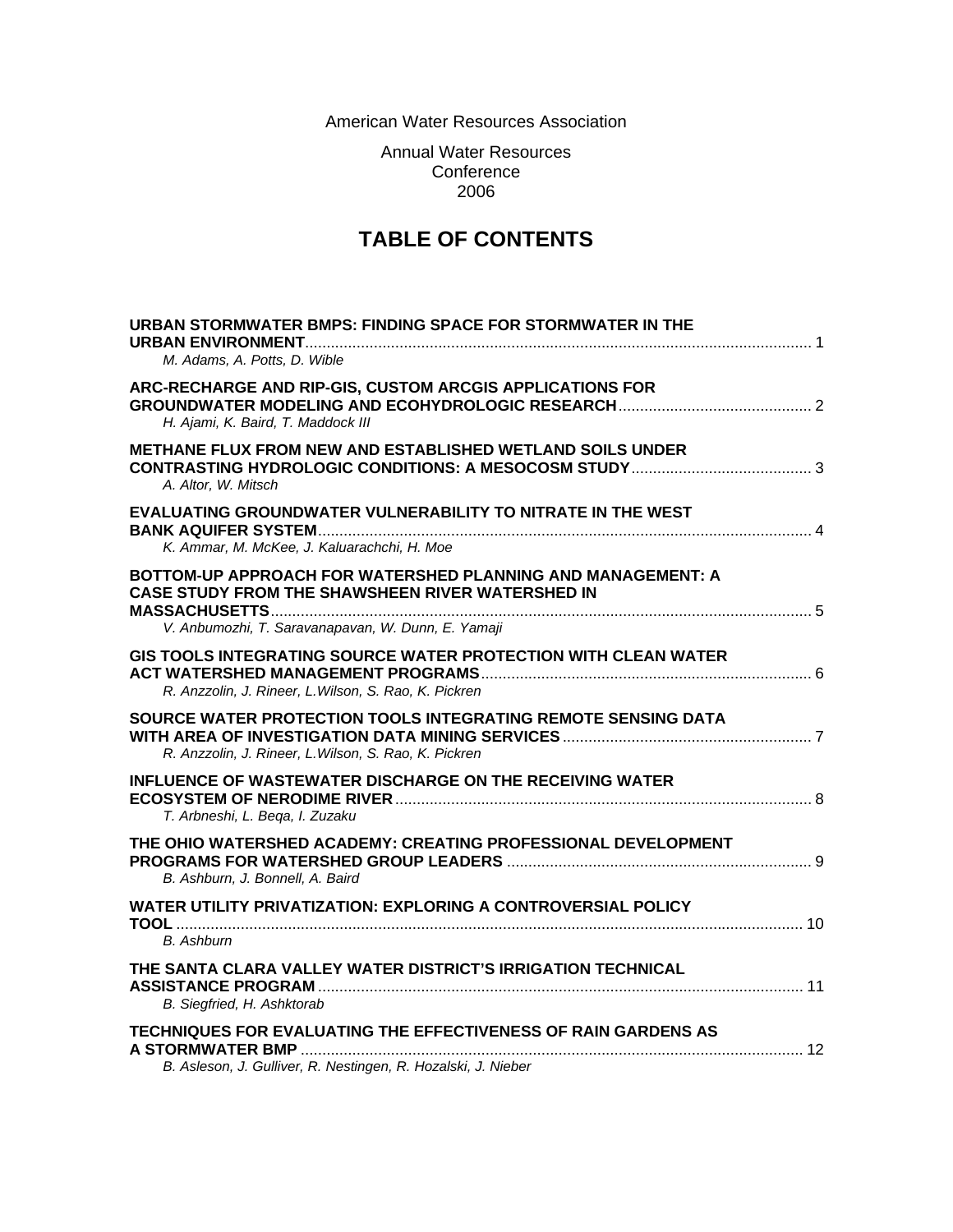| MANAGING FLOWS FOR BIODIVERSITY ON THE WILLAMETTE RIVER, OREGON                                                                                                                          |  |
|------------------------------------------------------------------------------------------------------------------------------------------------------------------------------------------|--|
| L. Bach. M. Rea                                                                                                                                                                          |  |
| SEVERE FLOODING EVENTS IN AN URBANIZING WATERSHED: LANDUSE<br>A. Bagwell                                                                                                                 |  |
| ENGAGING STAKEHOLDERS EFFECTIVELY IN WATERSHED PLANNING  15<br>A. Baird, J. Bonnell                                                                                                      |  |
| SUN VALLEY WATERSHED MANAGEMENT PLAN - EFFICIENT RESOURCE<br>V. Bapna                                                                                                                    |  |
| FOX RIVER WATERSHED WATER QUALITY INVESTIGATION : I. THE PROJECT                                                                                                                         |  |
| A. Bartosova, J. Singh, S. McConkey, M. Rahim, J. Slowikowski                                                                                                                            |  |
| <b>OBSERVATIONS IN ADAPTIVE MANAGEMENT FOR A HIGHLY</b><br>J. Beach, C. Kreitler                                                                                                         |  |
| THE ROLE OF GROUNDWATER AND ATMOSPHERIC DEPOSITION AS<br>G. Belaineli, P. Sucsy                                                                                                          |  |
| <b>WATERSHED 263 SMALL HEADWATER STORM DRAIN CATCHMENT</b><br>K. Belt, W. Stack, R. Pouyat, G. Fisher, G. Heisler, P. Groffman                                                           |  |
| AGFD DAM REHABILITATION PROGRAM - ARE WE WINNING THE BATTLE  21<br>R. Bergquist. F. Bloom                                                                                                |  |
| D. Beyerlein                                                                                                                                                                             |  |
| USING RAPID TECHNIQUES TO ASSESS AND CHARACTERIZE STREAMS AND<br>R. Bjorkland, S. Zogaris, A. Economou, Y. Chatzinik                                                                     |  |
| DEVELOPING TMDLS: EVALUATION OF EVENT-BASED STREAM SEDIMENT<br>K. Boomer, D. Weller, T. Jordan                                                                                           |  |
| <b>INTEGRATED WATER RESOURCES MANAGEMENT TRAINING AND EDUCATION</b><br>NEEDS AND OPPORTUNITIES: RESULTS OF AN AWRA-UCOWR SURVEY 25<br>P. Bourget                                         |  |
| WATER QUALITY AT THE SOIL/BEDROCK INTERFACE IN CONVENTIONAL AND<br>D. Boyer, J. Neel                                                                                                     |  |
| THE UPPER COHANSEY RIVER WATERSHED RESTORATION PLAN -<br>DEVELOPING A STRATEGY FOR TMDL IMPLEMENTATION AND STAKEHOLDER<br>K. Buckley, C. Obropta, C. Phelps                              |  |
| ASSESSING THE ABILITY OF HSPF TO SIMULATE ANNUAL VARIATIONS IN<br>CROP YIELD DUE TO DROUGHT STRESS AND NITROGEN AVAILABILITY AT<br>R. Burgholzer, J. Wu, G. Shenk, L. Linker, J. Sweeney |  |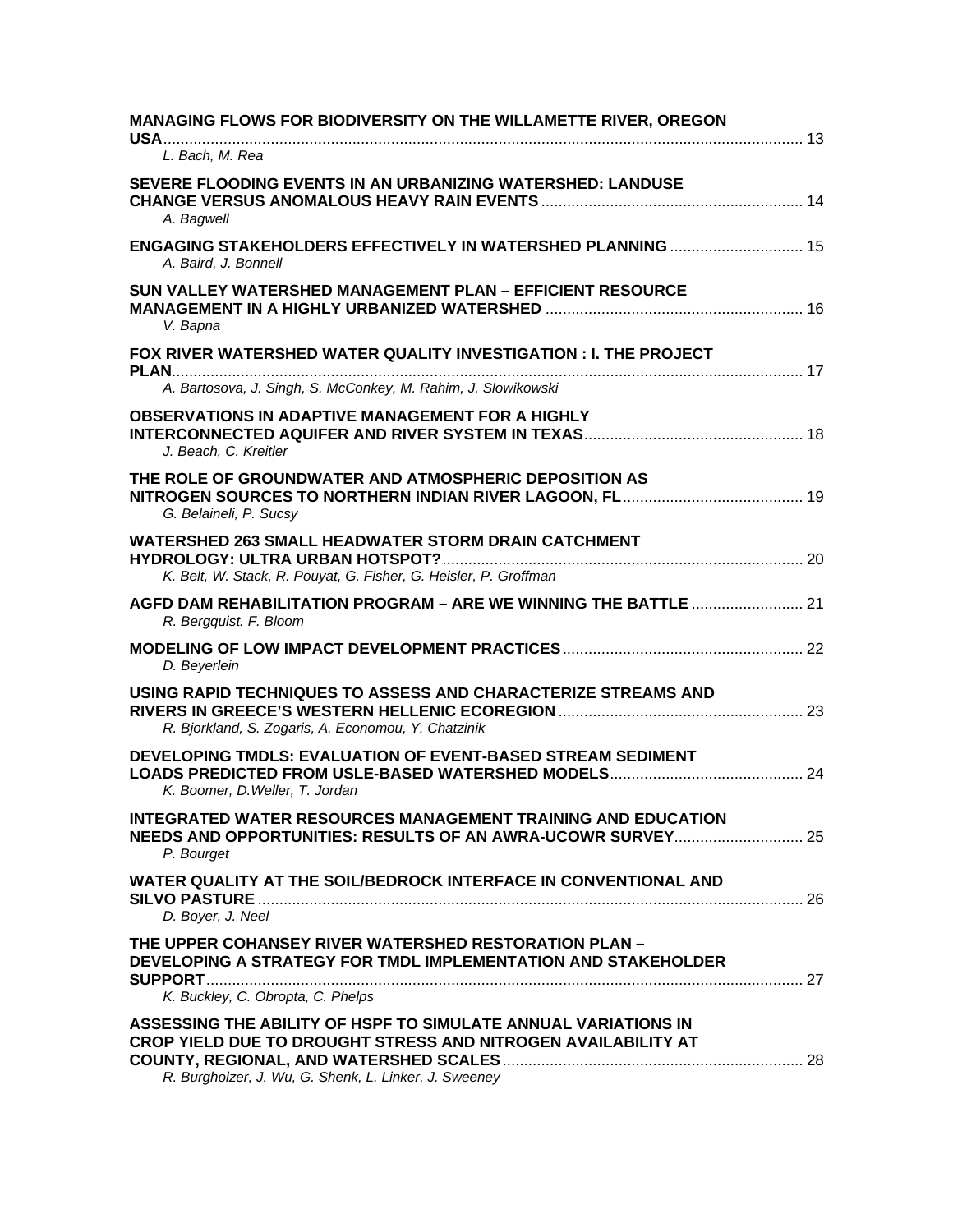| <b>DISCUSSION OF A REGIONAL WATER SYSTEM WITH INTERCHANGEABLE</b><br>B. Burton, L. Gu, D. Dunkley                                                                                                      |  |
|--------------------------------------------------------------------------------------------------------------------------------------------------------------------------------------------------------|--|
| THE MIDDLE MISSISSIPPI RIVER: A CASE STUDY IN DROUGHT MANAGEMENT  30<br>D. Busse, J. Stemler                                                                                                           |  |
| <b>EMERGY ACCOUNTING FOR WATER: BALANCING THE NEEDS OF HUMANITY</b><br>D. Campbell, T. Cai                                                                                                             |  |
| <b>COLLABORATIVE MODELING - COMBINING TRADITIONAL PLANNING,</b><br>H. Cardwell, M. Lorie                                                                                                               |  |
| AN EXAMINATION OF SPATIAL TRENDS IN SURFACE WATER CHEMISTRY IN<br>THE CONTINENTAL UNITED STATES: IMPLICATIONS FOR THE USE OF<br>DEFAULT VALUES AS INPUTS TO THE BIOTIC LIGAND MODEL FOR<br>J. Carleton |  |
| <b>INVERTEBRATE ASSEMBLAGE INDICATORS OF THE NATURAL FLOW REGIME:</b><br>TOWARDS DIAGNOSING FLOW ALTERATION AS A CAUSE OF ECOLOGICAL                                                                   |  |
| D. Carlisle, N. Poff, N. Vieira<br>A MARKET-BASED APPROACH TO SUSTAINABLE WATER USE FOR<br>J. Casana                                                                                                   |  |
| <b>BENTHIC MACROINVERTEBRATE BIOLOGICAL INDICATORS OF FLOW</b><br>J. Cassin, C. DeGasperi, H. Berge, R. Fuerstenberg, B. Murray                                                                        |  |
| STATUS NETWORK WATER QUALITY SAMPLING WITHIN THE ST. JOHNS RIVER<br>A. Ceric, S. Winkler, M. Williams, C. Cosper                                                                                       |  |
| A CHARACTERIZATION STUDY OF A BIO-INFILTRATION TRAFFIC ISLAND 38<br>R. Chadderton, R. Traver, J. Ermilio                                                                                               |  |
| <b>IMPACT OF AN INTER-BASIN WATER TRANSFER ON THE WATER QUALITY OF</b><br>E. Chen, J. Benaman, D. Opdyke, L. Manning                                                                                   |  |
| A SYNOPTIC WEATHER TYPING PROCEDURE TO ASSESS POSSIBLE IMPACTS<br>OF CLIMATE CHANGE ON HEAVY RAINFALL: AN APPLICATION TO LONDON,<br>C. Cheng, G. Li                                                    |  |
| HYDROCHEMICAL EVOLUTION OF GROUNDWATER IN SHENZHEN AFTER LAND<br>RECLAMATION: MAJOR ION CHEMISTRY OF COASTAL GROUNDWATER 41<br>K. Chen, J. Jiao                                                        |  |
| APPLYING A VADOSE ZONE MODEL TO STORMWATER INFILTRATION  42<br>S. Clark, J. Mikula, K. Baker                                                                                                           |  |
| S. Clark, J. Hafera, K. Franklin, B. Long, J. Mikula, J. Elligson, C. Roenning, M. Lalor                                                                                                               |  |
| STORMWATER RUNOFF QUALITY AND QUANTITY FROM A TRADITIONAL AND<br>J. Clausen, E. Bedan                                                                                                                  |  |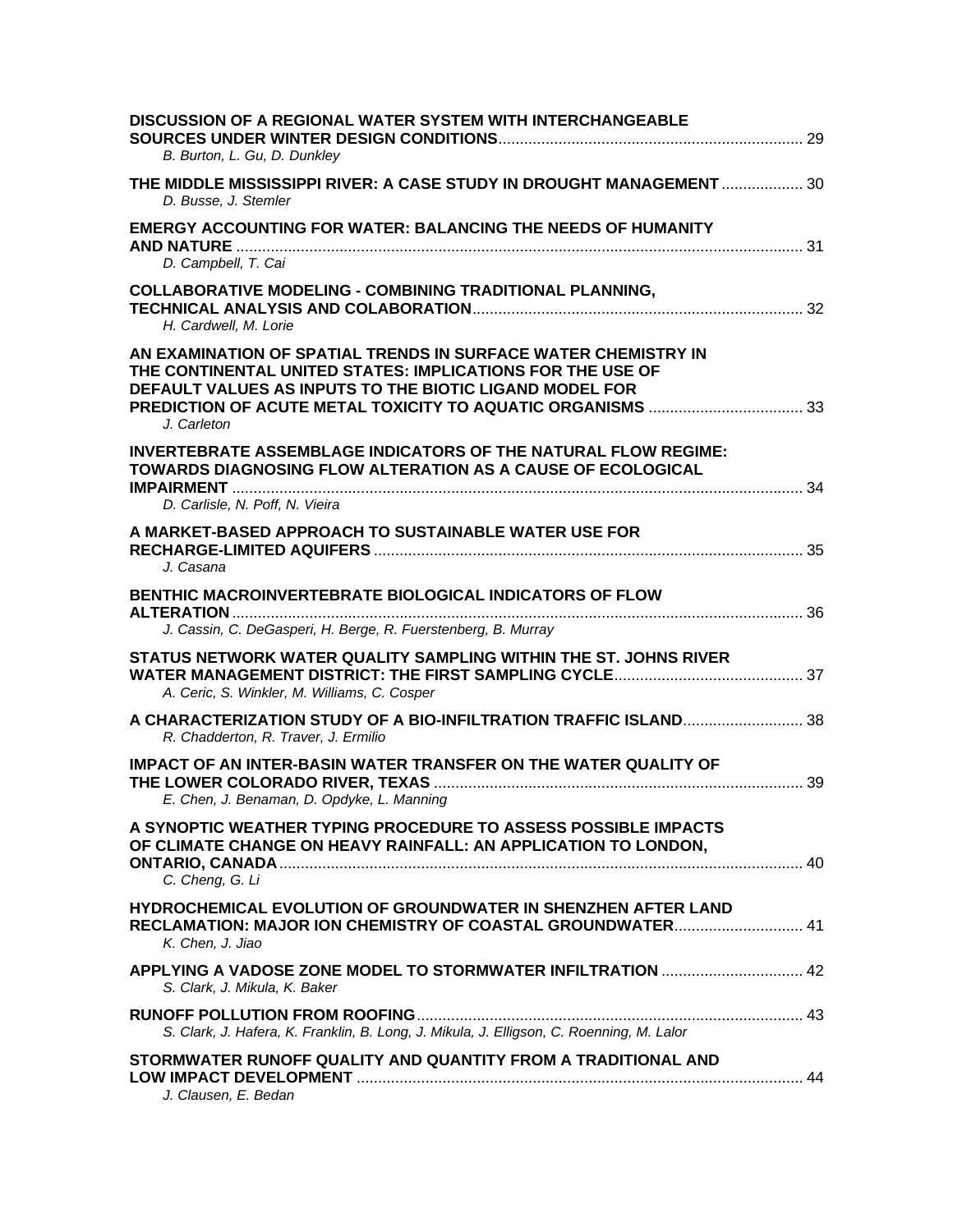| <b>PRESERVING NON-URBANIZED RIVER CORRIDORS IN GROWING</b>                                                                                                                    |  |
|-------------------------------------------------------------------------------------------------------------------------------------------------------------------------------|--|
| J. Cobourn, S. Lewis                                                                                                                                                          |  |
| DEVELOPING MONITORING STANDARDS FOR GULF OF MAINE BARRIER<br>M. Collins                                                                                                       |  |
| <b>KEY FINDINGS FROM THE 2006 SUMMER SPECIALTY CONFERENCE ON</b><br>M. Colosimo, G. Sehlke, C. Padera                                                                         |  |
| PREDICTING AND MANAGING WATER QUALITY AND STREAM BIODIVERSITY<br>C. Conn, H. Steward, G. Moglen                                                                               |  |
| <b>MARYLAND'S GREEN INFRASTRUCTURE: CONSERVATION BASED</b><br>APPROACHES FOR CHESAPEAKE BAY WATER QUALITY RESTORATION 49<br>C. Conn, P. Bush                                  |  |
| WETLAND MONITORING PROJECTS IN MD: COOPERATIVE VENTURES ACROSS<br>C. Conn. D. Bleil                                                                                           |  |
| THE CHRISTINA RIVER BASIN: DEVELOPING A TRIBUTARY ACTION TEAM<br>M. Corrozi, G. Kauffman, M. Zechiel                                                                          |  |
| <b>OPTIMIZING THE EFFECTIVENESS OF BIORETENTION SYSTEMS - A CASE</b><br>J. Cosgrove, W. Lucas                                                                                 |  |
| <b>IRRIGATION-INDUCED CHANGES IN THE SULTAN MARSHES ECOSYSTEM IN</b><br>F. Dadaser-Celik, H. Stefan, P. Brezonik                                                              |  |
| EPA'S 2007 REPORT ON THE ENVIRONMENT: APPROACH FOR THE SELECTION<br>AND DOCUMENTATION OF INDICATORS FOR REPORTING ON THE CONDITION<br>W. Davis, S. Annand, H. Case            |  |
| SAN JOAQUIN RIVER DEEP WATER SHIP CHANNEL DISSOLVED OXYGEN<br>TMDL-A HYDRODYNAMIC AND WATER QUALITY MODEL TO ASSESS<br>L. De Rosa, A. Thuman, H. Li, T. Gallagher, D. Hartman |  |
| USING NATIONAL AGRICULTURAL PESTICIDE RISK ANALYSIS (NAPRA) WWW<br><b>DECISION SUPPORT SYSTEM TO ESTIMATE THE IMPACT OF LIVESTOCK</b><br>D. Deb                               |  |
| J. Delfino, N. Mytyk                                                                                                                                                          |  |
| <b>LEGAL MECHANISMS FOR RESOLVING INTERSTATE AND INTERNATIONAL</b><br>J. Dellapenna                                                                                           |  |
| ADAPTING WATER LAW TO HYDROPOLITICAL STRESSES AND GLOBAL<br>J. Dellapenna                                                                                                     |  |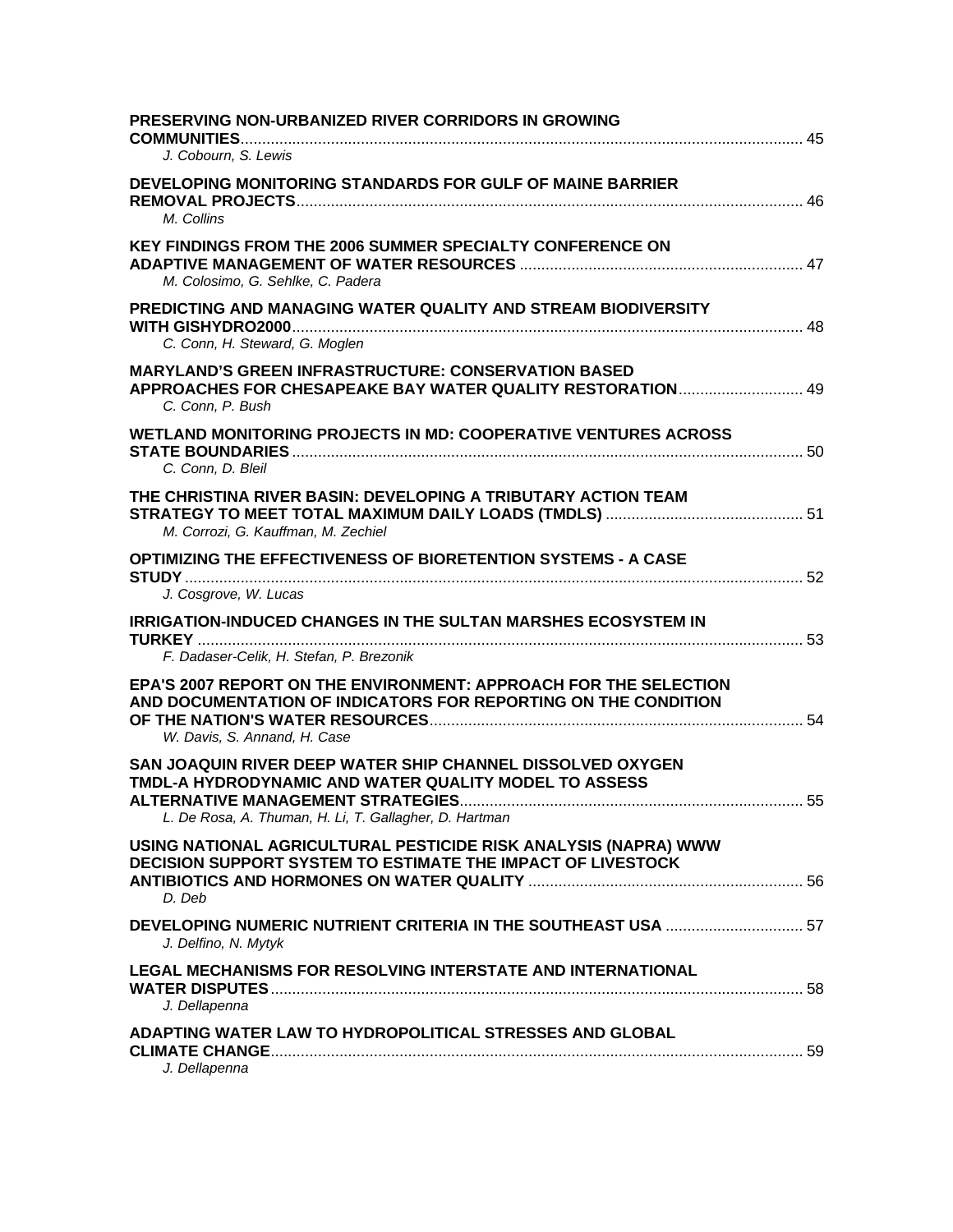| THEORETICAL GUIDELINES FOR RESTORATION OF RIPARIAN VEGETATIVE<br>D. DeWalle                                                                                                   |     |
|-------------------------------------------------------------------------------------------------------------------------------------------------------------------------------|-----|
| THE CONTRACTOR'S ROLE IN SUPPORTING FEMA FLOODPLAIN MAPPING<br>V. DiCamillo                                                                                                   |     |
| R. Dodd, M. Bruhn, M. Cutrofello, K. Matthews, A. McDaniel, M. Lauffer, B. Jacobson                                                                                           |     |
| THE HOUSATONIC WATERSHED MODEL: MODEL DEVELOPMENT,<br>A. Donigian Jr., J.Love                                                                                                 |     |
| J. Dorman                                                                                                                                                                     |     |
| <b>CREATIVE APPROACHES AND TOOLS FOR REGIONAL WATER SUPPLY</b><br>T. Dumm                                                                                                     |     |
| <b>GROUNDWATER CAPACITY &amp; THE POLITICS OF GROWTH IN THE EXURBS;</b><br>M. Eisner                                                                                          |     |
| C. Emerson, W. Heasom, R. Traver                                                                                                                                              |     |
| ROSGEN ANALYSIS IN THE RECONSTRUCTION OF HISTORICAL CHANNEL<br>C. Epstein                                                                                                     |     |
| APPLICATION AND PERMITTING OF A GROUNDWATER SOURCE HEAT PUMP<br>J. Field, M. Kohlbecker, L. Farr, C. Poulsen, K. Skille, D. Ness, N. Collins                                  |     |
| <b>GROUNDWATER FLOW DYNAMICS IN THE COLORADO RIVER DELTA: AN</b><br><b>INVESTIGATION TO SUPPORT RIPARIAN HABITAT RESTORATION IN</b><br>E. Feirstein, K. Baird, T. Maddock III |     |
| <b>QUANTIFYING THE IMPACTS OF EQUINE/HIKER TRAIL USE ON SOIL</b><br>PROPERTIES AND TOTAL SUSPENDED SOLID CONCENTRATIONS IN THE LUSK<br>J. Fenton, K. Williard                 | .71 |
| EFFECTS OF NATURAL RIVER PULSES ON A CREATED RIPARIAN OXBOW<br>D. Fink, W. Mitsch                                                                                             |     |
| REFLECTIONS ON THE BALTIMORE NURP RESULTS, 25 YEARS LATER 73<br>G. Fisher, W. Stack, K. Belt                                                                                  |     |
| G. Fisher                                                                                                                                                                     |     |
| ASSESSMENT OF CONSERVATION PRACTICES FOR CONTROL OF<br>T. Fisher, T. Jordon, K. Staver, M. Fogel, A. Sutton                                                                   |     |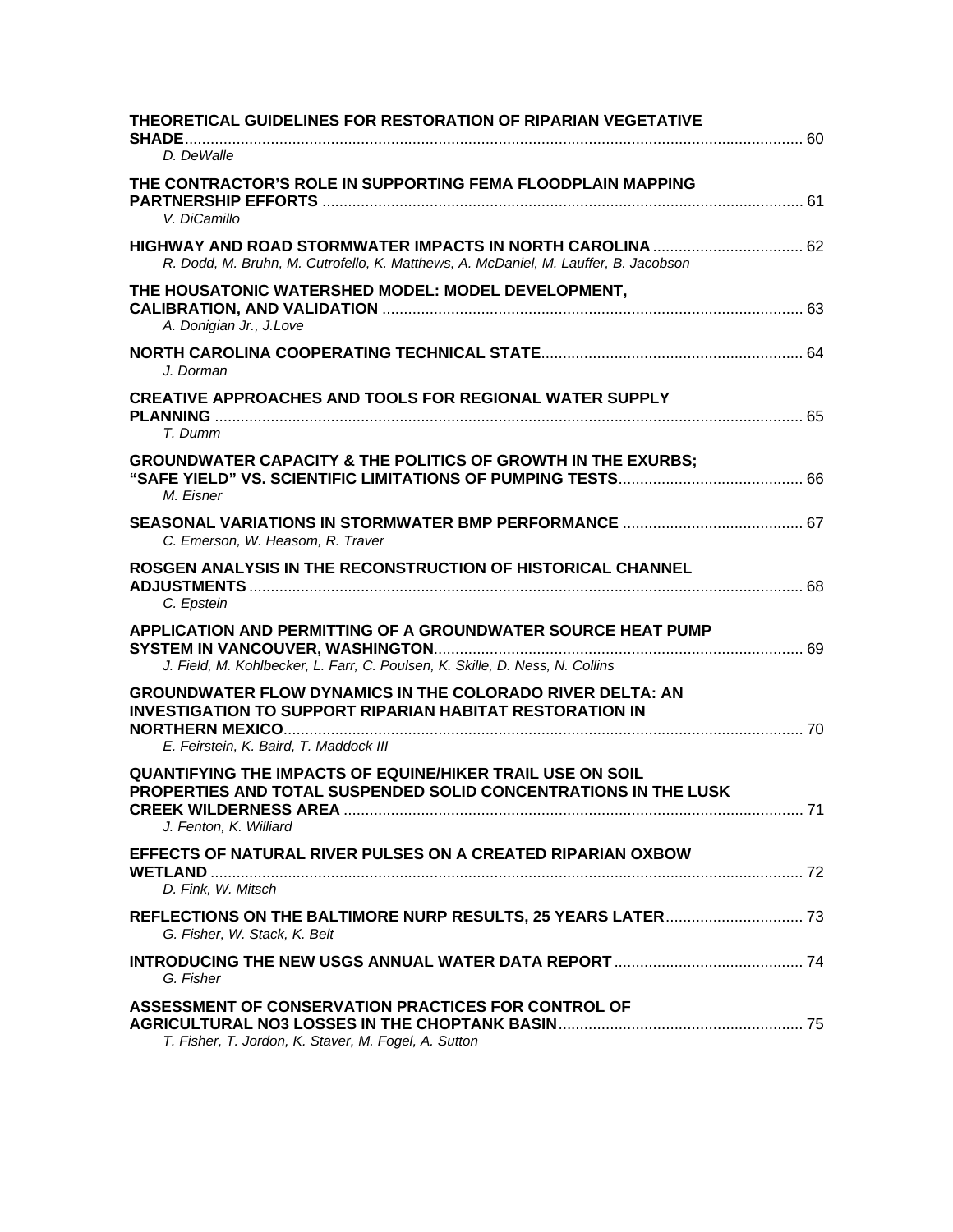| <b>RETREAT FROM THE SHORE - A RESPONSE TO CLIMATE CHANGE AND THE</b>                                                                                                                                                             |  |
|----------------------------------------------------------------------------------------------------------------------------------------------------------------------------------------------------------------------------------|--|
| E. Fitch                                                                                                                                                                                                                         |  |
| <b>ASSESSING HYDROLOGIC ALTERATION ACROSS THE USA: THE NATURE</b><br>T. FitzHugh                                                                                                                                                 |  |
| A.Flowers                                                                                                                                                                                                                        |  |
| PUBLIC PARTICIPATION IN MUNICIPAL WATER SUPPLY PROJECTS: CASE OF<br>F. Folifac                                                                                                                                                   |  |
| <b>EVALUATION OF ALTERNATIVE VARIABLES FOR PREDICTING BIOLOGICAL</b><br>M. Freeman, J. Kennen, J. Peterson, C. Shea, B. Richter, S. Earsom                                                                                       |  |
| <b>IMPROVING SWAT MODEL CALIBRATION FOR PHOSPHORUS EXPORT WITH</b><br>A. Freihoefer, P. McGinley                                                                                                                                 |  |
| <b>RESERVOIRS FOR EVERGLADES RESTORATION AND AGRICULTURAL</b><br>R. Frias III, J. Henson, G. Miller, T. Strowd                                                                                                                   |  |
| J. Furlong, L. Anderson, L. Yates, W. Birdwell, M. Howard                                                                                                                                                                        |  |
| THE SOMERSET COUNTY WETLAND MITIGATION BANK: CREATING AN<br>AMENITY TO THE PARK SYSTEM AND MEETING LAND USE REQUIREMENTS 84<br>M. Gallagher, J. Miller                                                                           |  |
| AN OVERVIEW OF THE SWAN CREEK MITIGATION WETLAND -<br><b>B.</b> Ghrist                                                                                                                                                           |  |
| ORGANIC CARBON AND NUTRIENT SOURCES RELATED TO LAND USE IN<br>J. Giovannetti, B. Haggard, R. Morgan, M. Matlock                                                                                                                  |  |
| <b>BUILDING A CASE FOR WATER CONSERVATION USING THE CONSERVATION</b><br>J. Gladstone, J. Burman                                                                                                                                  |  |
| PURSEL MILL DAM BREACH: BALANCING ECOLOGICAL RESTORATION AND<br>HISTORIC PRESERVATION AKA THE SUCCESSFUL PARTNERSHIP OF<br>G. Goll                                                                                               |  |
| <b>LAMB ISLAND TRIBUTARY STORMWATER TREATMENT PROJECT -</b><br><b>MONITORING A DEMONSTRATION SITE FOR AGRICULTURAL STORMWATER</b><br><b>RUNOFF MANAGEMENT TO DETERMINE SUCCESS FOLLOWING</b><br>P. Goodman, C. Boruch, T. Harper |  |
| <b>EXISTING SITE CONDITIONS AND THEIR IMPACT ON BANK STABILIZATION</b><br>AND DREDGING METHODOLOGIES FOR THE C-51 CANAL, PALM BEACH<br>P. Goodman, C. Boruch, T. Harper                                                          |  |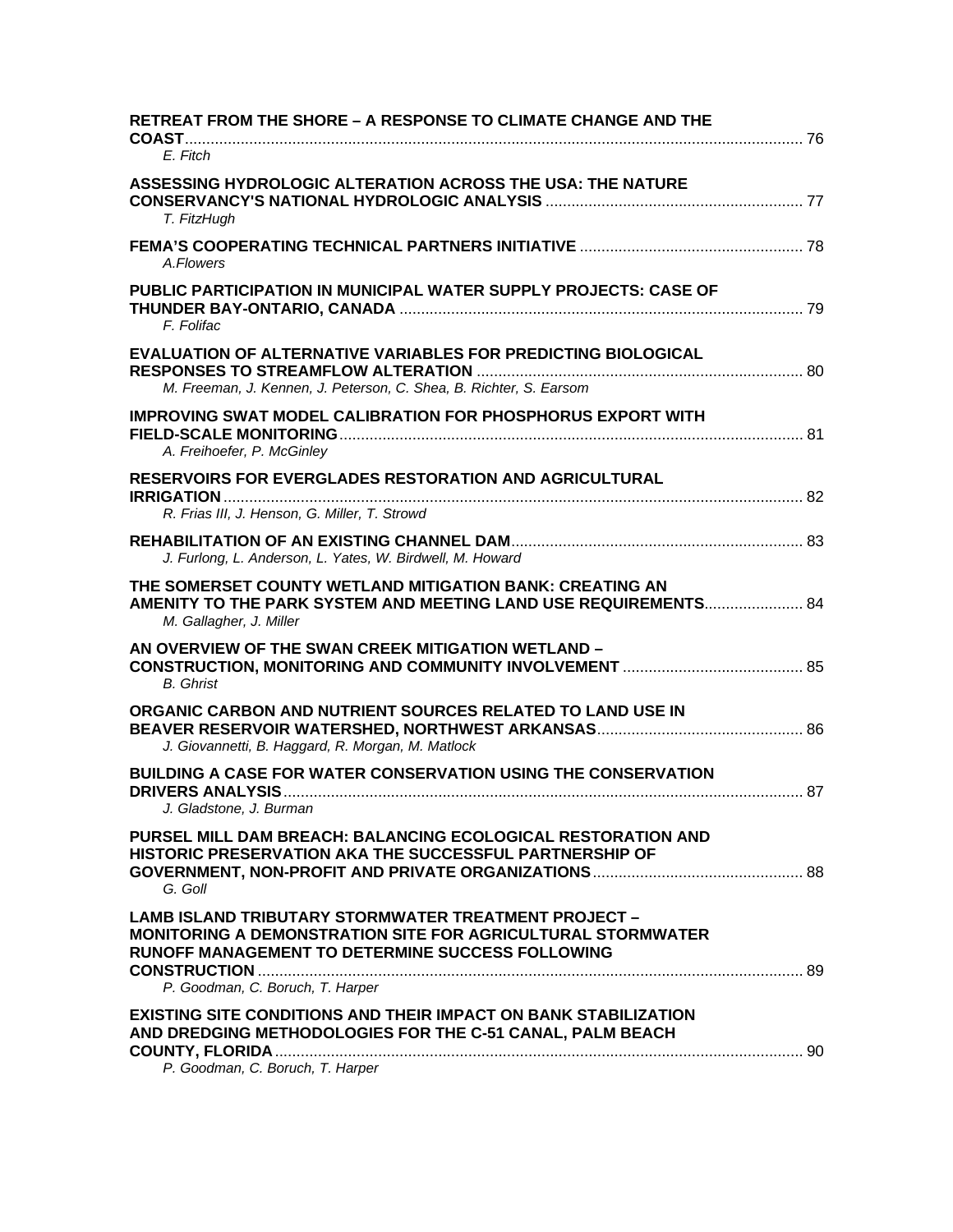| REGIONAL STORMWATER MANAGEMENT PLANNING FOR MULTIPLE<br>S. Goodrow, C. Obropta                                                                                                       |  |
|--------------------------------------------------------------------------------------------------------------------------------------------------------------------------------------|--|
| <b>PANEL: BREAKING BARRIERS TO COLLABORATIVE WATERSHED</b><br>J. Greer, M. Lemoine                                                                                                   |  |
| K. Gunthardt, T. Dewald, W. Reid                                                                                                                                                     |  |
| <b>ANALYSIS OF NATURAL FLOW REGIME ALTERATION WITHIN THE LOWER</b><br>WHITE RIVER BASIN OF ARKANSAS: RESULTS AND IMPLICATIONS FOR<br>S. Haase                                        |  |
| HART-MILLER ISLAND (HMI) DREDGED MATERIAL CONTAINMENT FACILITY<br>(DMCF) SOUTH CELL ENVIRONMENTAL RESTORATION PROJECT (SCERP)  95<br>E. Habic                                        |  |
| <b>MANAGING DROUGHT THROUGH MARKETS: TRANSFER ALTERNATIVES FOR</b><br>E. Hadjigeorgalis, D. Vendrely                                                                                 |  |
| WIRELESS, REAL-TIME, WATER-LEVEL MONITORING ON THE POTOMAC RIVER<br>E. Hagen, J. Kiang                                                                                               |  |
| PESTICIDES IN THE NATION'S STREAMS AND GROUND WATER, 1992-2001  98<br>R. Gilliom, P. Hamilton                                                                                        |  |
| <b>LOW-HEAD WEIRS TO ENHANCE INFILTRATION AND RECHARGE IN AN URBAN</b><br>J. Hamlett, L. Fennessey, G. Zhang, M. Ralston                                                             |  |
| A. Hansen, R. Stark                                                                                                                                                                  |  |
| A METHODOLOGY FOR ESTIMATING UNCERTAINTY OF A DISTRIBUTED<br>M. Hantush, L. Kalin                                                                                                    |  |
| AN OVERVIEW OF THE POPLAR ISLAND ENVIRONMENTAL RESTORATION<br>PROJECT - OPERATIONS, MONITORING AND CONSENSUS BUILDING  102<br>J. Harlan                                              |  |
| R. Harpin                                                                                                                                                                            |  |
| STORAGE-BASED IN-STREAM FLOW TO MAXIMIZE BENEFITS TO COMPETING<br>J. Harrison                                                                                                        |  |
| TRANS-BOUNDARY EVALUATION OF IMPACTS TO AN INTERNATIONAL<br><b>GROUNDWATER RESOURCE: GAINS AND LOSSES ASSOCIATED WITH THE</b><br>D. Hathaway                                         |  |
| APPLICATION OF HIGH-RESOLUTION GROUNDWATER MODELS OF THE NEAR-<br>RIVER ZONE TO PROBLEMS IN RIVER RESTORATION AND WATER<br>D. Hathaway, K. McClune, N. Shafike, G. Barth, M. Novotny |  |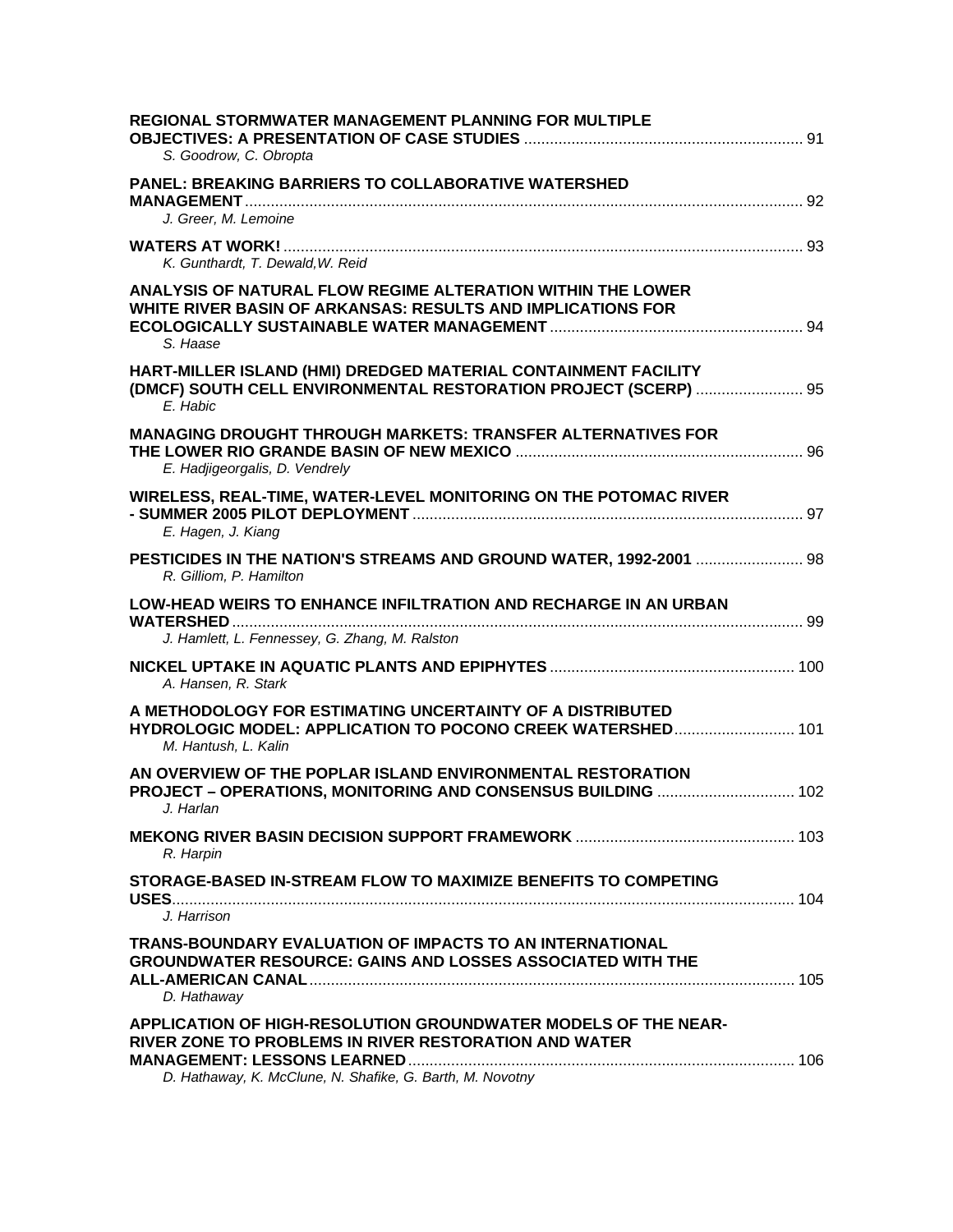| UNDERSTANDING THE DESIGN OF VILLANOVA UNIVERSITY'S CONSTRUCTED<br>W. Heasom, B. Wadzuk                                                                                    |  |
|---------------------------------------------------------------------------------------------------------------------------------------------------------------------------|--|
| <b>CRAFTING A STRONG WATERSHED ORDINANCE IN THE REDDEST OF RED</b><br>T. Hegemier                                                                                         |  |
| <b>WATER RESOURCES MANAGEMENT ALONG THE SOUTH TEXAS - MEXICO</b><br>E. Hernandez, J. Davila, V. Uddameri                                                                  |  |
| BEST MANAGEMENT PRACTICES RANKING AND SELECTION METHODOLOGY<br>FOR THE CONSERVATION AND ENHANCEMENT OF AGRICULTURAL WATER<br>E. Hernandez, V. Uddameri                    |  |
| W. Hively, M. Lang, G. McCarty, J. Keppler, L. McConnell                                                                                                                  |  |
| THE ALL AMERICAN CANAL - WILL MEXICO SUCCEED IN TAKING OUR WATER  112<br>S. Hoch                                                                                          |  |
| M. Hood, J. Clausen, G. Warner                                                                                                                                            |  |
| <b>PROJECT EVALUATION AND RANKING: CASE STUDIES FROM WATERSHED</b><br>S. Hoyt                                                                                             |  |
| USE OF A 3-D HYDRODYNAMIC AND TRANSPORT MODEL TO EVALUATE<br>X. Huang, V. Kolluru, E. Buchak                                                                              |  |
| DISTRIBUTION OF AND LANDSCAPE CORRELATES WITH LARGE AND FINE<br><b>WOODY DEBRIS IN HEADWATER RIPARIAN WETLANDS IN THE UPPER</b><br>K. Hychka, D. Wardrop, R. Brooks       |  |
| <b>EVENT MEAN CONCENTRATION: ALTERNATIVE SAMPLING AND ANALYSIS</b><br>PROTOCOLS EVALUATED THROUGH TEMPORALLY-EXPLICIT SIMULATION 117<br>P. Jacobson, W. Stack, R. McAulay |  |
| A MULTIVARIATE APPROACH TO TURBIDITY-BASED SUSPENDED SEDIMENT<br>J. Jastram, C. Zipper                                                                                    |  |
| USING A GREEN INFRASTRUCTURE FRAMEWORK TO GUIDE WATERSHED<br><b>B.</b> Jenkins                                                                                            |  |
| STATISTIC DIFFERENCE BETWEEN THE REFERENCE AND THE IMPAIRED<br>C. Jin. G. Brown. D. Storm                                                                                 |  |
| THE VOLKSWAGEN AND THE CADILLAC - TWO PLANNING TOOLS FOR<br>S. Job, T. Saravanapavan                                                                                      |  |
| APPLICATIONS OF ARCVIEW GENERAL WATERSHED LOADING FUNCTION TO<br>D. Johnson, S. Yohn, M. Wilson                                                                           |  |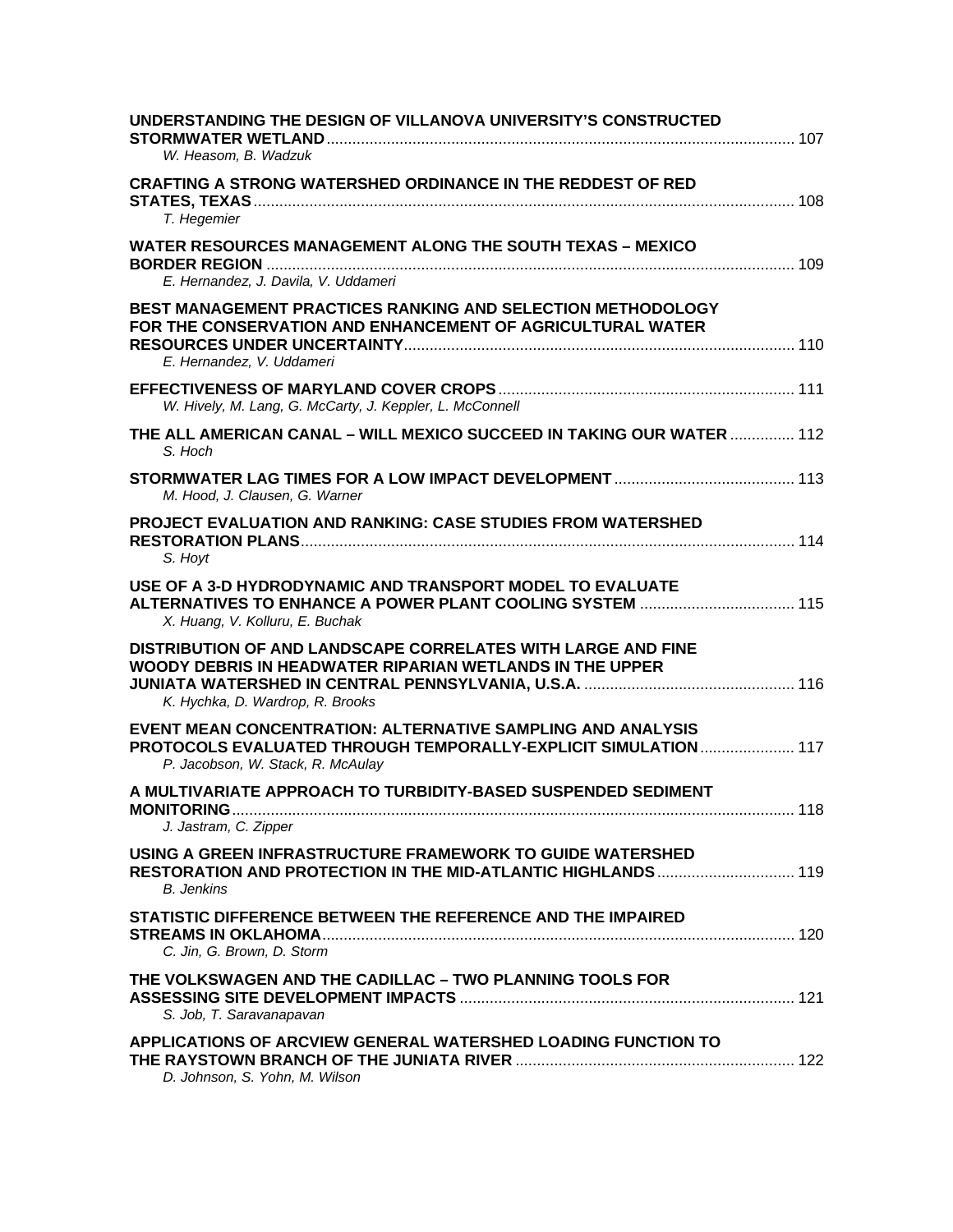| <b>CHARACTERIZATION OF SURFACE WATER/GROUNDWATER INTERACTIONS</b><br>ALONG THE TAR RIVER, NORTH CAROLINA USING GROUND PENETRATING                         |     |
|-----------------------------------------------------------------------------------------------------------------------------------------------------------|-----|
| K. Johnson, M. O'Driscoll, D. Mallinson                                                                                                                   |     |
| NEW CAPABILITIES FOR ASSESSING WATER RESOURCES VULNERABILITY TO<br>T. Johnson, C. Pyke, J. Kittle, J. Imhoff, M. Gray                                     |     |
| REMOVAL OF LARGE DAMS AND SITE RESTORATION- BREACHING OF BIRCH<br>T. Johnston, V. Humenay, E. Neast                                                       |     |
| NATURAL CHANNEL MORPHOLOGY RESTORATION OF BEAVER CREEK  126<br>S. Jones, D. Hutzell                                                                       |     |
| DEVELOPING A SUSTAINABLE FUNDING PLAN FOR WATERSHED PROTECTION  127<br>T. Jones, K. Fligger                                                               |     |
| J. Jordan                                                                                                                                                 |     |
| A CONCEPTUAL FRAMEWORK: HOW BEST TO SUPPLY ONE FAMILY IN ONE<br>HOME IN ONE CUMMINITY WITH SAFE, AFFORDABLE, AND RELIABLY-                                |     |
| J. Joseph Jr.<br>THE BROWARD COUNTY-WIDE INTEGRATED WATER RESOURCES PLAN  130                                                                             |     |
| J. Jurado, D. Lee<br>ASSESSMENT OF LAND USE CHANGE IMPACTS ON FLOW CHARACTERISTICS<br>L. Kalin, M. Hantush                                                |     |
| AN INITIATIVE TO RETROFIT AN EXISTING DRY POND TO A RAIN GARDEN IN<br>J. Karki                                                                            |     |
| THE SEVERITY OF THE DROUGHT OF 2002 IN THE BRANDYWINE CREEK<br><b>WATERSHED OF DELAWARE AND PENNSYLVANIA BASED ON TREE RINGS</b><br>G. Kauffman, K. Vonck |     |
| <b>WATERSHED SCALE CONSERVATION OF FRESHWATER BIODIVERSITY IN</b><br><b>MARYLAND</b>                                                                      | 134 |
| P. Kazyak, J. Kilian, S. Stanko, M. Hurd, D. Boward, C. Millard, A. Schenk                                                                                |     |
| <b>INCENTIVIZING ON-SITE STORMWATER MANAGEMENT THROUGH</b><br>M. Keeley                                                                                   |     |
| EFFECTS OF HYDROLOGIC AND ENVIRONMENTAL STRESSORS ON<br>J. Kennen, K. Riva-Murray, K. Beaulieu                                                            |     |
| ASSESSING THE RELIABILITY OF THE WASHINGTON METROPOLITAN AREA<br>J. Kiang, E. Hagen                                                                       |     |
| <b>WATER QUALITY TRADING INFRASTRUCTURE AND BANKING INSTRUMENTS</b><br>FOR THE KALAMAZOO RIVER WATERSHED, STATE OF MICHIGAN AND U.S.                      |     |
| M. Kieser, A. Fang, D. Batchelor, E. Binoniemi                                                                                                            |     |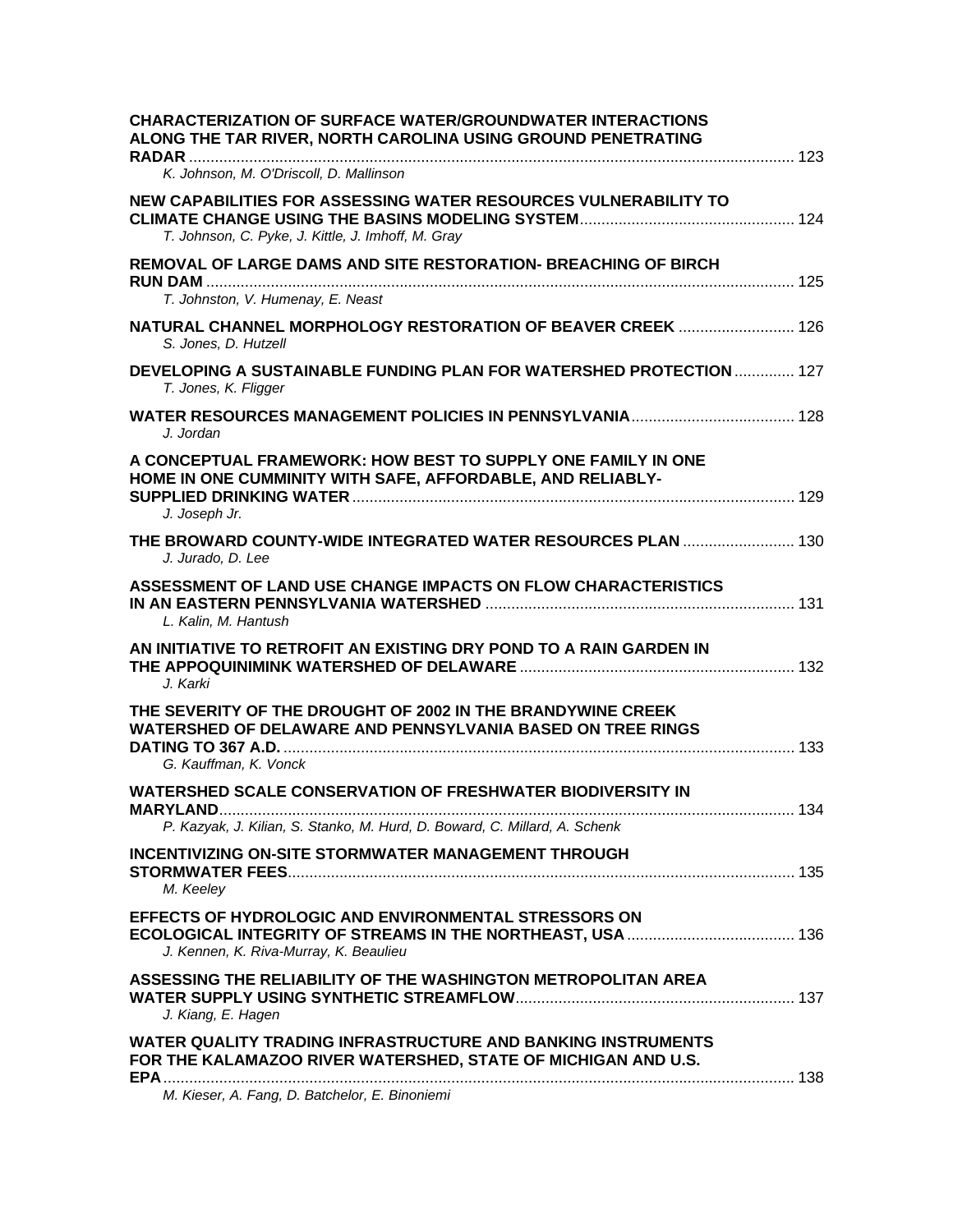| USING DATA FROM A STATEWIDE MONITORING PROGRAM TO ASSESS THE<br>J. Kilian, S. Stranko                                                                          |  |
|----------------------------------------------------------------------------------------------------------------------------------------------------------------|--|
| PANEL: THE ROLE OF HYDROPOWER PROJECTS IN DROUGHT AND FLOOD<br>M. Killgore, K. Young, F. Simms, G. Galleber, C. Cover                                          |  |
| <b>IMPERVIOUS SURFACE COMPARISON EXTRACTED FROM MODERATE AND</b><br>S. Kim, C. O'Hara                                                                          |  |
| <b>VOLATILE ORGANIC COMPOUNDS IN THE NATION'S GROUND WATER AND</b><br>W. Lapham, J. Zogorski, M. Moran                                                         |  |
| M. Laposata, J. Pratte                                                                                                                                         |  |
| WATER SAVINGS, ENERGY SAVINGS, AND AIR EMISSIONS REDUCTIONS FROM<br>THE SANTA CLARA VALLEY WATER DISTRICT'S WATER CONSERVATION AND<br>J. Larabee, H. Ashktorab |  |
| <b>ENHANCEMENT OF NUTRIENT REMEDIATION IN STORMWATER AND OTHER</b><br>APPLICATIONS THROUGH USE OF INNOVATIVE AQUATIC PLANT<br>A. Lazur, R. Schuck, K. Billing  |  |
| ARIZONA NEMO: SUPPORTING COLLABORATIVE WATERSHED MANAGEMENT 146<br>L. Levick, K. Uhlman, P. Guertin                                                            |  |
| PCB WATER QUALITY MODEL FOR DELAWARE ESTUARY (DELPCB):LESSONS<br>LEARNED FROM CODE MODIFICATIONS AND USER'S INTERFACE<br>S. Liao, T. Fikslin                   |  |
| PLANNING FOR ENVIRONMENTAL RESTORATION IN SOUTHWEST FLORIDA  148<br>T. Liebermann                                                                              |  |
| THE IMPORTANCE OF RESERVOIRS FOR FUTURE WATER USE ON THE NORTH<br>M. Lilly, D. White, D. Yang, D. Kane                                                         |  |
| A REVIEW OF WATER-QUALITY CRITERIA FOR FISHERIES RESOURCES IN<br>M. Lilly, D. White, D. Reichardt                                                              |  |
| <b>BIOENGINEERING APPROACH TO RIPARIAN RESTORATION DESIGN IN COLD</b><br>Y. Lim                                                                                |  |
| APPLICATION OF THE PHASE 5 CHESAPEAKE BAY WATERSHED MODEL TO<br>L. Linker, G. Shenk, J. Wu, R. Burgholzer                                                      |  |
| "RIVER EYES": RIO GRANDE DROUGHT MONITORING, 2001 THROUGH 2006  153<br>D. Llewellyn, R. Young, G. Pargas, G. Haggerty                                          |  |
| APPLICATION OF INTEGRATED SURFACE-GROUNDWATER MODEL FOR<br>M. Loinaz, A. Nath, J. Hughes, E. Hosseinipour                                                      |  |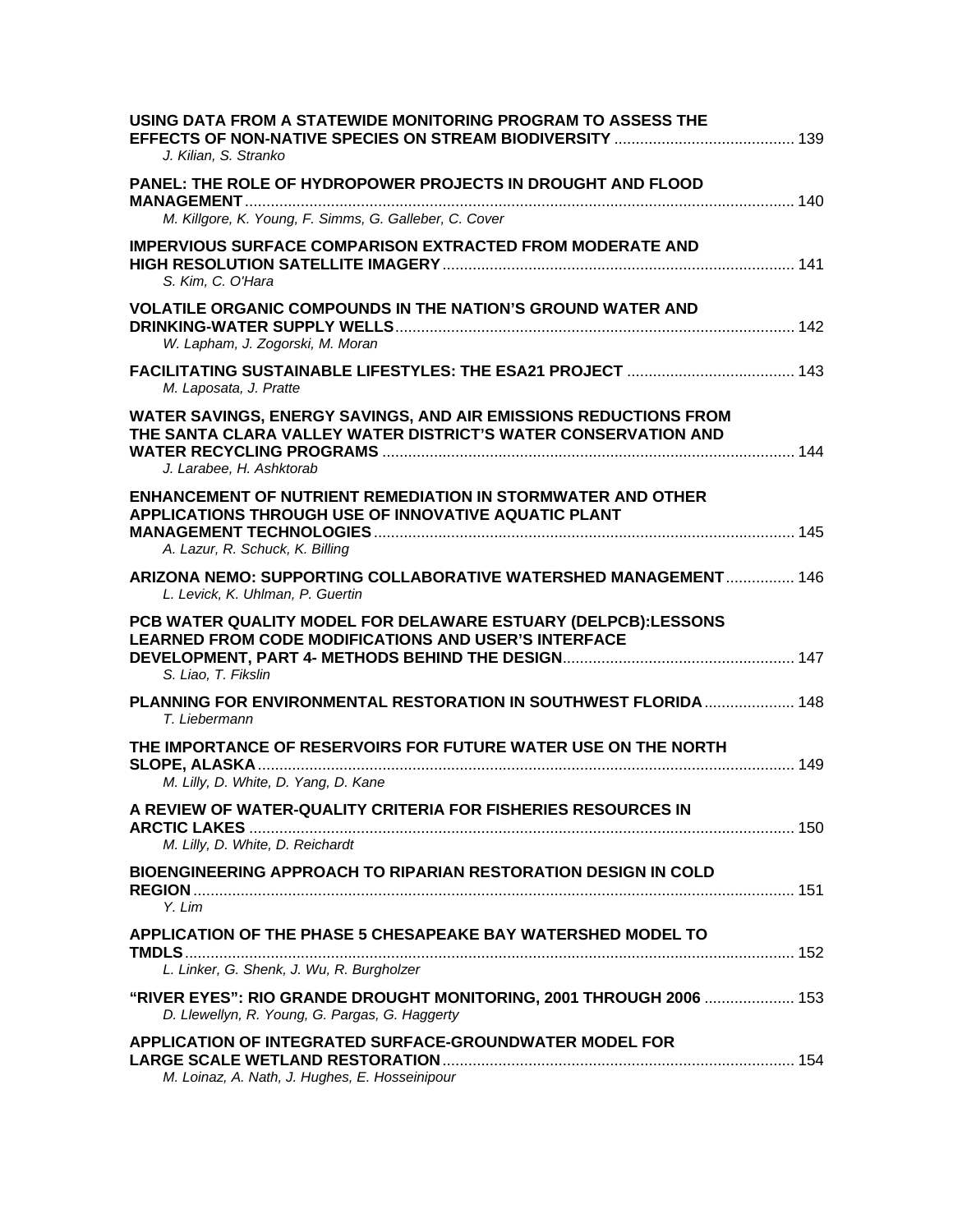| B. Long, S. Clark, K. Baker, R. Berghage, D. Beattie                                                                                                                               |  |
|------------------------------------------------------------------------------------------------------------------------------------------------------------------------------------|--|
| A NEW AND RAPID MICROBIAL FECAL INDICATOR DETECTION METHOD FOR<br>D. Love, M. Sobsey                                                                                               |  |
| THE HOUSATONIC RIVER WATERSHED MODEL:MODEL SENSITIVITY AND<br>A. Donigian Jr., J.Love                                                                                              |  |
| A COMPARATIVE STUDY OF NUTRIENT RETENTION PERFORMANCE IN<br>W. Lucas, M. Greenway                                                                                                  |  |
| NITROGEN AND PHOSPHORUS DYNAMICS IN A SMALL SUBURBAN<br>J. Lyon, K. Bartelson, B. Houghton, K. Legere, M. Parisi                                                                   |  |
| PANEL: INCONSISTENT WATER AND LAND-USE LAW AND POLICY AT THE<br>W. Lyon, A. Deister, R. Moresi Jr., M. Woelfling, L. McGuire                                                       |  |
| <b>MANAGING RISK BY ADAPTING TO CLIMATE CHANGE: PLANNING FOR NEW</b><br>YORK CITY'S WATER SUPPLY, SEWER, AND WASTEWATER TREATMENT<br>D. Major, C. Rosenzweig, K. Demong, R. Horton |  |
| POLICY, POLITICS, AND RIGHTS DOCTRINE CONSIDERATIONS FOR<br><b>AGRICULTURAL WATER MANAGEMENT IN ALABAMA: CHALLENGES AND</b><br>R. Marcus, S. Kiebzak                               |  |
| STORMWATER TREATMENT ON A SHOESTRING BUDGET: AN AWRA STUDENT<br>M. McBride, E. Fitzgerald, J. Clark, J. Hannon, A. Pearce, P. Mouser, D. Newcomb                                   |  |
| OPTIMAL ECONOMIC DISPATCH OF HYDROELECTRIC PROJECTS ON THE<br>B. McCrodden, D. Randall, J. Thornton                                                                                |  |
| A COST MINIMIZATION MODEL TO PRIORITIZE URBAN CATCHMENTS FOR<br>E. McGarity                                                                                                        |  |
| SUSTAINED COMMITMENT BY EPA NEEDED TO FURTHER ADVANCE<br>R. McGhee-Lenart, D. Engelberg, G. Golliday, D. La Tessa                                                                  |  |
| <b>LATERAL PREDICTION OF DEPTH-AVERAGED VELOCITIES IN COMPOUND</b><br>S. McKay, G. Wilkerson, A. Schmidt                                                                           |  |
| L. Medhurst, M. Vargas-Arias, E. Stec, K. Banda                                                                                                                                    |  |
| STREAM VALLEY PROTECTION IN AN URBANIZING CHESAPEAKE BAY<br>M. Meyers, J. Friedman, R. Tuttle, S. Curtis                                                                           |  |
| INTENSIVE MONITORING FOR CONTAMINANTS IN THE NON-TIDAL ANACOSTIA<br>C. Miller, B. Feit-Majedi, A. Gutierrez-Magness, G. Foster                                                     |  |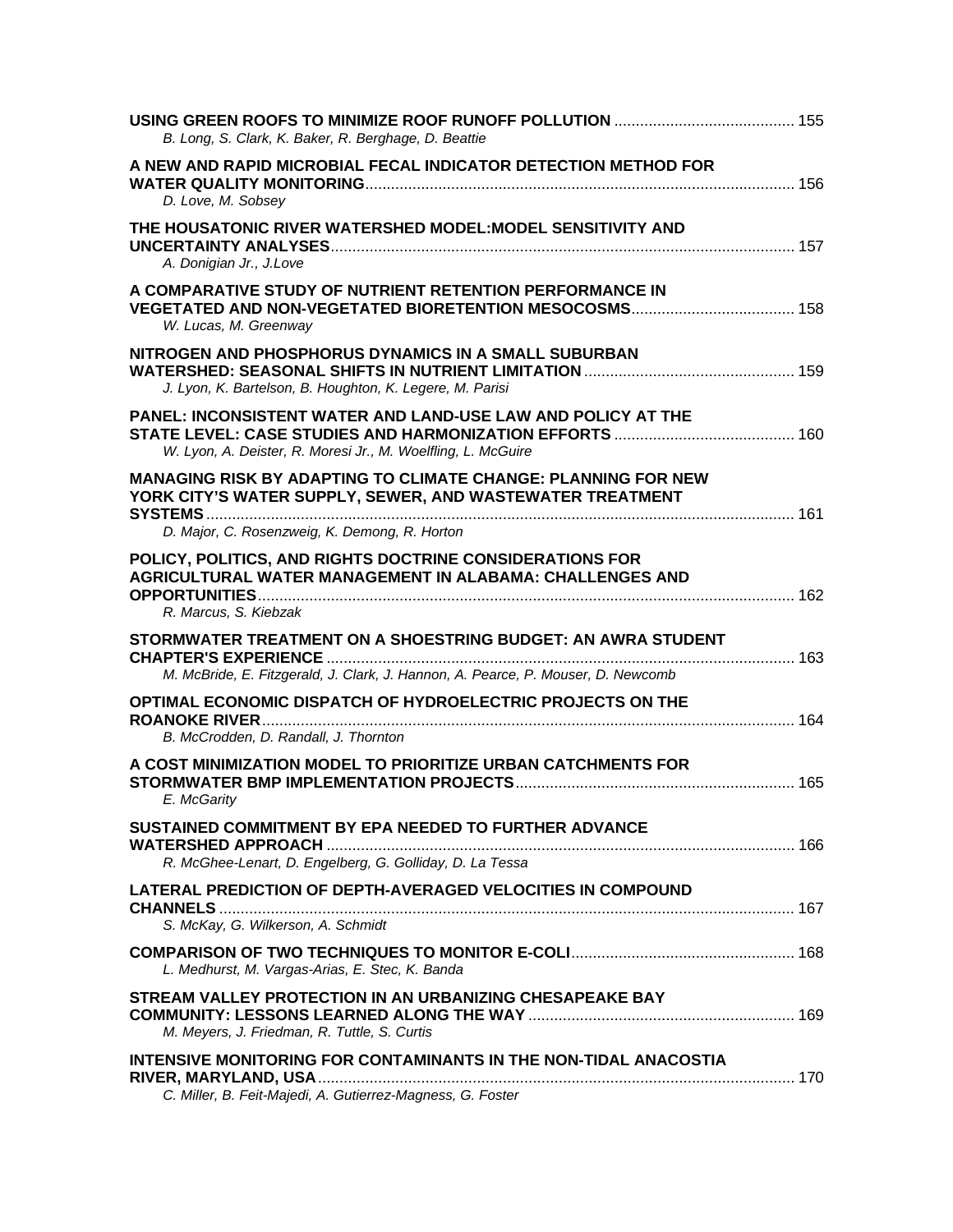| H. Minnigh, G. Ramirez, H. Hertler                                                                                                                                                                  |  |
|-----------------------------------------------------------------------------------------------------------------------------------------------------------------------------------------------------|--|
| <b>IMPORTANCE OF HYDROLOGIC PULSING ON THE WATER QUALITY FUNCTION</b>                                                                                                                               |  |
| W. Mitsch, L. Zhang, M. Hernandez, A. Altor, A. Nahlik, C. Tuttle, D. Fink, C. Anderson                                                                                                             |  |
| Y. Mohamoud                                                                                                                                                                                         |  |
| <b>MODELING THE IMPACTS OF LAND USE CHANGE ON HYDROLOGY AND</b><br>Y. Mohamoud, A. Sigleo                                                                                                           |  |
| DOD INSTALLATION WATERSHED IMPACT ASSESSMENT PROTOCOL: A<br>E. Moldenhauer                                                                                                                          |  |
| HART-MILLER ISLAND, DESIGN OF SOUTH CELL RESTORATION PROJECT 176<br>M. Monde, S. Kopecky                                                                                                            |  |
| APPROACHES FOR EVALUATING SITE DIFFERENCES AND CHANGES IN<br>M. Morrison, W. Shuster, A. Roy                                                                                                        |  |
| URBAN INFRASTRUCTURE AND NATURAL CHANNEL ARCHITECTURE: A<br>T. Moses, J. Dahme, G. Longenecker                                                                                                      |  |
| DEVELOPMENT OF FRESHWATER MINIMUM FLOW REQUIREMENTS FOR<br>A. Munson, M. Kelly, J. Morales, D. Leeper                                                                                               |  |
| THE ROLE OF RISK MANAGEMENT IN SUSTAINABLE WATER SUPPLY<br>S. Nebiker, A. Terry, R. Schuyler                                                                                                        |  |
| <b>MULTIOBJECTIVE DYNAMIC STREAM TEMPERATURE MODEL CALIBRATION:</b><br>UNDERSTANDING THE CAUSES AND EFFECTS OF TEMPERATURE<br>B. Neilson, C. Bandaragoda, D. Stevens, S. Chapra, T. Hardy, M. McKee |  |
| SENSITIVITY ANALYSIS OF THE RIPARIAN ECOSYSTEM MANAGEMENT MODEL 182                                                                                                                                 |  |
| J. Nipper, J. Hamlett                                                                                                                                                                               |  |
| WATER RESOURCES MONITORING IN THE NATIONAL CAPITAL REGION<br>M. Norris, J. Schmit, M. Lehman                                                                                                        |  |
| A REGIONAL WATER ALLOCATION OPTIMIZATION MODEL FOR THE NIGER<br>E. Nizewi, G. Koty                                                                                                                  |  |
| <b>MONITORING OF A RETENTION POND FOR EFFECTS OF MAINTENANCE 185</b><br>T. O'Connor, J. Rossi                                                                                                       |  |
| RIVER-GROUNDWATER INTERACTIONS ALONG AN ASYMMETRICAL COASTAL<br>M. O'Driscoll, D. Mallinson, P. Johnson                                                                                             |  |
| AN ASSESSMENT OF CREP BUFFER SURVIVAL AND SUCCESS IN THE<br>J. Okay                                                                                                                                 |  |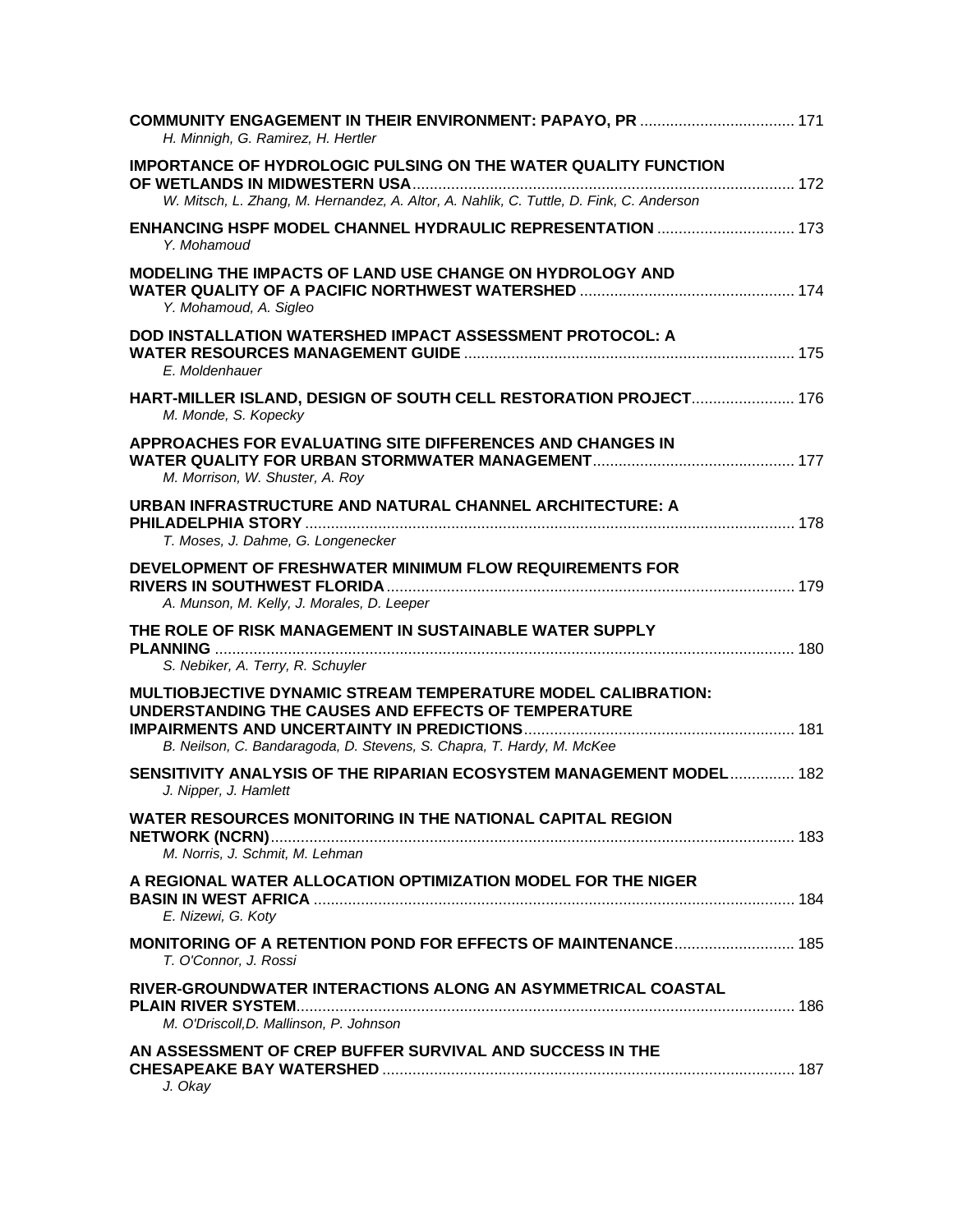| <b>VARIATION IN STREAM PH DURING AND BETWEEN STORM EVENTS IN A BASE-</b><br>N. O'Leary, S. Inanxlar, M. Mitchell                                                                                 |     |
|--------------------------------------------------------------------------------------------------------------------------------------------------------------------------------------------------|-----|
| R. Olsen, R. Conner, L. Zepp                                                                                                                                                                     |     |
| DEVELOPMENT OF A SYSTEMS-BASED EXECUTIVE DECISION SUPPORT<br>K. O'Neil, M. Cohen, T. Miller                                                                                                      |     |
| FECAL COLIFORM BACTERIA VERIFICATION STUDY IN THE WILLAPA RIVER<br>G. Onwumere                                                                                                                   |     |
| DEVELOPING ENVIRONMENTAL FLOWS - WHAT ARE THE BEST METHODS AND<br>J. Opperman, B. Ricther, N. Silk, A. Warner                                                                                    |     |
| <b>MAINTAINING FRESHWATER RESOURCES AND AQUATIC ECOSYSTEMS</b><br>J. Opperman, B. Ricther, N. Silk, A. Warner                                                                                    |     |
| J. Opperman, E. Andrews, S. Bozkurt, P. Moyle, J. Mount                                                                                                                                          |     |
| G. Ostroff, E. Evans, R. Deakin                                                                                                                                                                  |     |
| NJ STORMWATER MANAGEMENT RULES: IMPLEMENTATION CASE STUDIES 196<br>M. Paist-Goldman                                                                                                              |     |
|                                                                                                                                                                                                  |     |
| A SPACE-TIME GEOSTATISTICAL METHODOLOGY FOR SIMULATING RAINFALL<br>FROM HISTORIC NEXRAD AND RAIN GAUGE RAINFALL DATA FOR USE IN A<br>H. Parikh, M. Lavenue, T. Holtz, A. Aly, W. Osburn, D. Toth |     |
| <b>IMPROVING SUCCESS THROUGH ADAPTIVE MANAGEMENT: BUILDING A</b><br>STAKEHOLDER-BASED ADAPTIVE MANAGEMENT NETWORK FOR WATER<br>S. Pearsall                                                       |     |
| <b>FINDING THE WEAK ECOLOGICAL LINKS IN A MODIFIED HYDROLOGICAL</b><br>REGIME AND FORMULATING ADAPTIVE ECOSYSTEM MANAGEMENT (AEM)<br>S. Pearsall                                                 | 199 |
| J. Peckenham, T. Thornton                                                                                                                                                                        |     |
| <b>INTEGRATING WATER RESOURCE MANAGEMENT IN THE COUNTRY'S</b><br>M. Pestrella, H. Bordas, T. West, M. Drennan                                                                                    |     |
| GIS ANALYSIS FOR WATERSHED CHARACTERIZATION AND PRIORITIZATION  202<br>M. Pieper, W. Frost, T. Ajello                                                                                            |     |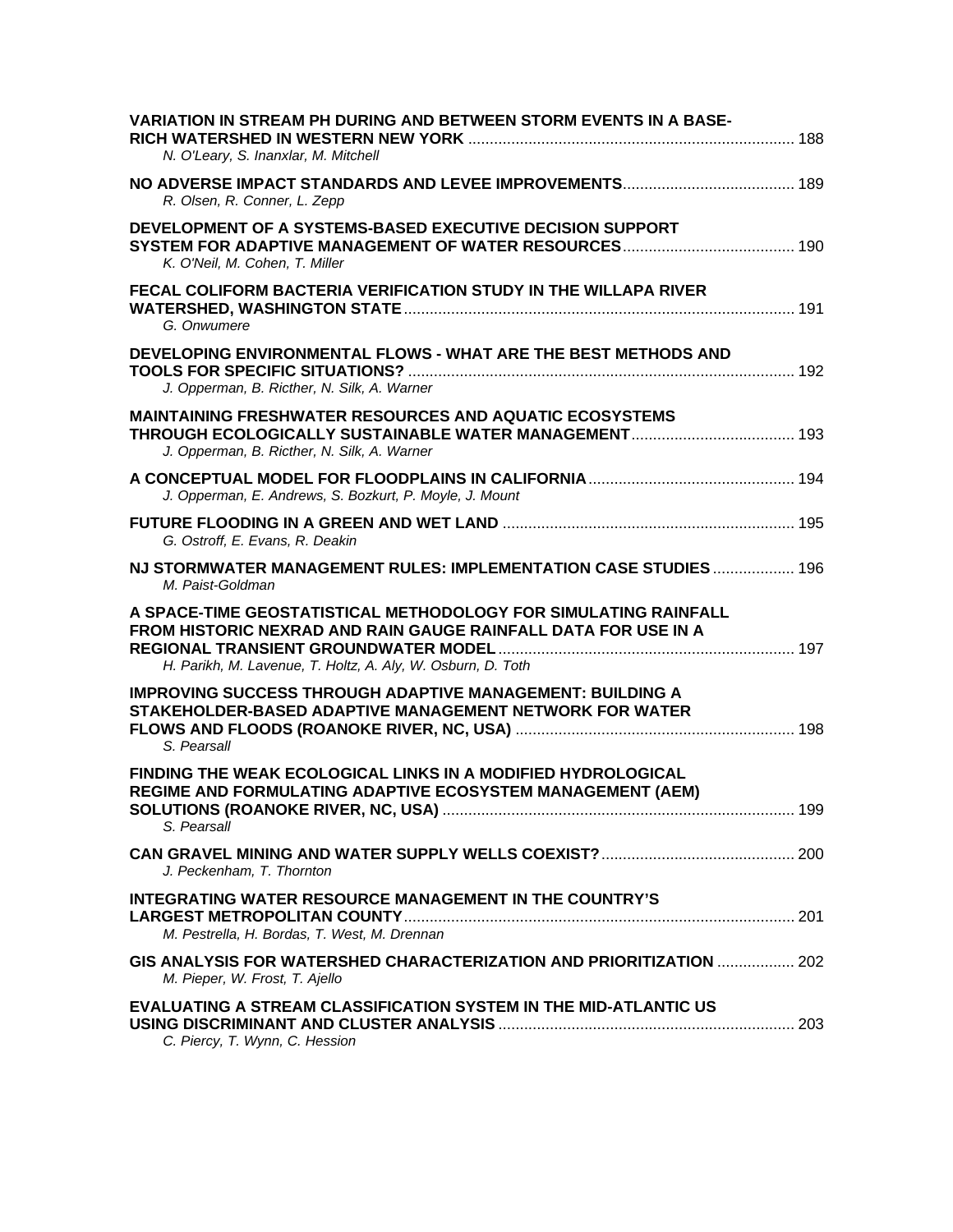| STATE REQUIREMENTS AND ASSISTANCE FOR LOCAL WATER<br>R. Pinkham, T. Bouvette                                                                                                                 |  |
|----------------------------------------------------------------------------------------------------------------------------------------------------------------------------------------------|--|
| CASE STUDIES OF WASTEWATER SYSTEM ECONOMIC ANALYSIS AND<br>R. Pinkham                                                                                                                        |  |
| VALUING DECENTRALIZED WASTEWATER TECHNOLOGIES: BENEFITS,<br>R. Pinkham                                                                                                                       |  |
| <b>WATER RESOURCES MANAGEMENT INTEGRATED INTO A SPATIO-TEMPORAL</b><br>MULTI-OBJECTIVE DECISION-MAKING FRAMEWORK IN FOREST ECOSYSTEM                                                         |  |
| B. Poff, D. Neary, A. Tecle, B. Geils, R. Huang                                                                                                                                              |  |
| B. Prehoda, M. Barnes, E. Sidhom, K. Pytlik<br><b>FEASIBILITY OF CO-LOCATING RO FACILITIES WITH POWER PLANTS IN</b>                                                                          |  |
| R. Race, M. Elsner, A. Akpoji, A. Toro<br><b>INTEGRATING AND SUSTAINING WATER SECURITY FOR WATER RESOURCES</b><br>D. Newberry, M. Santora, L. Ragain, J. Jacobs                              |  |
| <b>EVALUATION OF A COASTAL BLACKWATER WATERSHED USING SWAT</b><br>N. Rajbhandari                                                                                                             |  |
| P. Richards, R. Grimm, D. Cannon, B. Lin                                                                                                                                                     |  |
| UNDERGRADUATE COURSE IN COMPUTER AIDED NEGOTIATION OF WATER<br>M. Rivera, D. Sheer, A. Miller                                                                                                |  |
| <b>CONSTRUCTION OF CONCENTRATION-DURATION-FREQUENCY CURVES FOR</b><br>R. Robinson, J. Roby                                                                                                   |  |
| <b>COMPREHENSIVE MANAGEMENT STRATEGY FOR PATHOGEN REDUCTION IN</b><br>R. Robinson, M. Minkara, W. Boyd, R. Harrington, K. McClurkin, J. Swilley, M. Underwood                                |  |
| PROTOCOLS FOR THE EVALUATING THE EFFECTS OF LAND-USE PATTERNS<br>C. Rohrer, L. Roesner                                                                                                       |  |
| <b>GRANULOMETRIC AND METAL DISTRIBUTIONS FOR POST-KATRINA</b><br>R. Rooney, E. Bean, E. Bevc, J. Bhadha, G. Brown, P. Indeglia, S. Keddy, M. Rembold, C.<br>Schmidt, M. Zelazo, J. Sansalone |  |
| <b>WATERSHED RESTORATION PLANNING IN LINGANORE CREEK, MARYLAND 218</b><br>N. Roth, M. Perot, S. Schreiner                                                                                    |  |
| <b>IMPROVING BIOLOGICAL INDICATORS TO BETTER ASSESS THE CONDITION</b><br>N. Roth, M. southerland, G. Rogers, M. Kline, R. Morgan, D. Boward, P. Kazyak, R. Klauda,<br>S. Stranko             |  |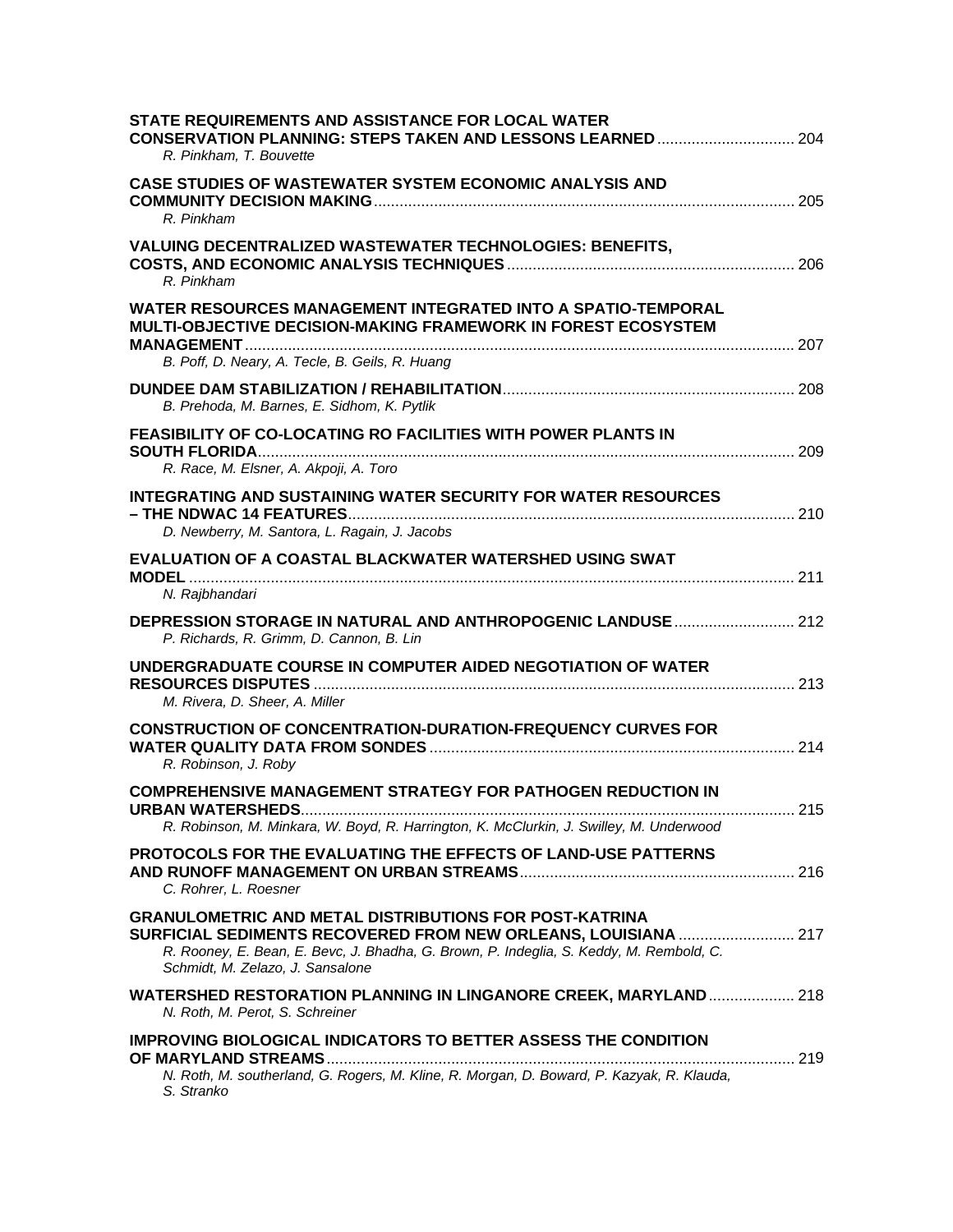| <b>MACROINVERTEBRATE AND PERIPHYTON INDICATORS OF HYDROLOGIC</b><br>A. Roy, M. Morrison, W. Shuster, Y. Zhang                                                                                                                   |  |
|---------------------------------------------------------------------------------------------------------------------------------------------------------------------------------------------------------------------------------|--|
| NET ANTHROPOGENIC INPUTS OF PHOSPHORUS AND NITROGEN IN<br><b>CHESAPEAKE BAY WATERSHEDS: LANDSCAPE INDICATORS OF WATERSHED</b><br>M. Russell, D. Weller, T. Jordan                                                               |  |
| PROBABILISTIC APPROACH FOR ESTIMATING UNCERTAINTY IN CLIMATE<br>A. Said                                                                                                                                                         |  |
| INTEGRATED WATER MANAGEMENT STRATEGIES FOR THE CITY AND<br>A. Salazar, W. Hutchison, J. Ashworth                                                                                                                                |  |
| DATA PROCESSING AND POST-PROCESSING QA/QC OF HYDRO-<br><b>METEOROLOGICAL DATA AT THE SOUTH FLORIDA WATER MANAGEMENT</b><br>T. Sangoyomi, W. Xiao                                                                                |  |
| STORMWATER MANAGEMENT APPROACHES AND TOOLS IN RESTORING<br>T. Saravanapavan, A. Parker, J. Zhen, J. Riverson                                                                                                                    |  |
| <b>IMPROVING THE PERFORMANCE OF EXISTING STORMWATER MANAGEMENT</b><br><b>FACILITIES THROUGH RETROFITS OF INTEGRATED MANAGEMENT PRACTICES 226</b><br>T. Saravanapavan, L. Shoemaker, M. Lower, G. Longenaker, S. Moore, D. Ennis |  |
| <b>INTEGRATED WATER MANAGEMENT A SITE-SCALE: A DEMONSTRATION</b><br>T. Saravanapavan, L. Shoemaker, M. Clar, D. Duree, M. Cheng                                                                                                 |  |
| <b>EVALUATION OF CURRENT AND PROJECTED WATER DEMAND AND SUPPLY</b><br>D. Sayers, K. Najjar                                                                                                                                      |  |
| AVIAN UTILIZATION OF THE HART-MILLER ISLAND DREDGED MATERIAL<br><b>CONTAINMENT FACILITY: I. DURING FACILITY OPERATION, II. AFTER</b><br>E. Scarpulla                                                                            |  |
| <b>GRANULOMETRIC AND METAL DISTRIBUTIONS FOR POST-KATRINA</b><br>SURFICIAL SEDIMENTS RECOVERED FROM NEW ORLEANS, LOUISIANA  230<br>C. Schmidt                                                                                   |  |
| FLOODS, DROUGHTS, AND DEGRADED WATER QUALITY IN STREAMS: THE<br>R. Schneider, J. Diaz-Robles, T. Walter, A. Lembo                                                                                                               |  |
| LAND COVER IMPACTS ON HYDROLOGY, CHANNEL MORPHOLOGY, AND<br>J. Schoonover, B. Lockaby                                                                                                                                           |  |
| DEVELOPMENT OF CAMERON RUN WATERSHED MANAGEMENT PLAN<br>S. Schreiner, M. Southerland, M. Perot, M. Klevenz                                                                                                                      |  |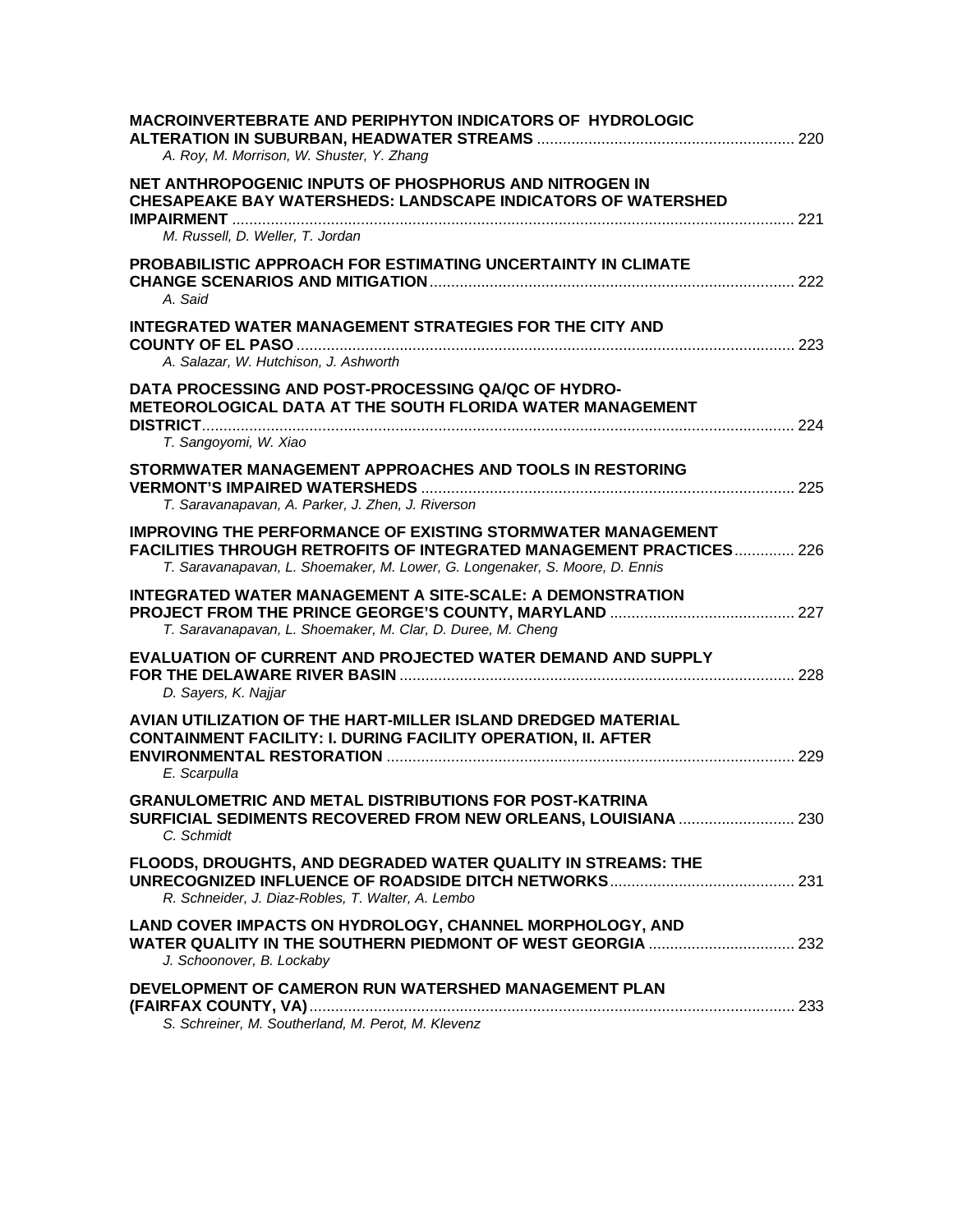| <b>CHANGES IN FLOW DURATION CURVE AND SEDIMENT LOAD DUE TO</b><br>ALTERED URBAN HYDROLOGY IN THE ANACOSTIA NORTHEAST BRANCH AND<br>C. Schultz            |  |
|----------------------------------------------------------------------------------------------------------------------------------------------------------|--|
| <b>BIOLOGICAL WATER QUALITY ASSESSMENT OF THE LITTLE WOLF RIVER  235</b><br>C. Scott, S. Szczytko                                                        |  |
| WATER QUALITY REGULATIONS AND WATERSHED MANAGEMENT MASTER<br>M. Searing                                                                                  |  |
| ACCELERATING RECOVERY OF PHOSPHORUS IMPACTED AREAS OF THE<br><b>FLORIDA EVERGLADES: RESTORATION STRATEGIES AND THEIR</b>                                 |  |
| J. Serino, T. Dreschel, S. Newman, S. Miao, S. Hagerthey, M. Cook                                                                                        |  |
| MODELING THE KISSIMEE CHAIN OF LAKES - USING MIXED INTEGER LINEAR<br><b>PROGRAMMING TO SIMULATE NON-CONVEX HYDRAULIC FLOW EQUATIONS  238</b><br>D. Sheer |  |
| D. Sheer, D. Randall                                                                                                                                     |  |
| FOX RIVER WATERSHED WATER QUALITY INVESTIGATION: II. HYDROLOGIC                                                                                          |  |
| J. Singh, A. Bartosova, S. McConkey, M. Rahim                                                                                                            |  |
| <b>INTEGRATING WATER SUPPLY MANAGEMENT AND ECOLOGICAL FLOW</b>                                                                                           |  |
| M. Smith, R. Vogel, A. Huber-Lee, J. Sieber, S. Archfield, C. Apse, C. Swartz                                                                            |  |
| THE SOCIAL, ECOLOGICAL AND ECONOMICAL ROLE OF RIPARIAN BUFFERS<br>A. Sood                                                                                |  |
| ACCEPTANCE OF WATERSHED MANAGEMENT BY THE HIGHER EDUCATION                                                                                               |  |
| A. Sood, G. Kauffman                                                                                                                                     |  |
| AQUIFER REPLENISHMENT AND WATER REUSE WITH RECLAIMED EFFLUENT<br>FROM A LOCAL WASTEWATER TREATMENT PLANT, LOGAN TOWNSHIP, NEW                            |  |
| W. Spronz, G. Whalen                                                                                                                                     |  |
| ASSESSING STORMWATER DRAINAGE SYSTEM CAPACITY UNDER CLIMATE                                                                                              |  |
| L. Stack, M. Simpson, T. Crosslin, W. Spearing, E. Hague                                                                                                 |  |
| A DECISION SUPPORT SYSTEM TO ANALYZE DROUGHT MANAGEMENT                                                                                                  |  |
| S. Stoddard                                                                                                                                              |  |
| PANEL: COLLABORATIVE WATERSHED PARTNERSHIPS - DO THEY WORK AT                                                                                            |  |
| H. Stoerker, A. Vicory, L. Wilcher, M. Limbaugh, H. Huenther, T. Beauduy, J. Hines, P.<br>Evans                                                          |  |
| USING THE UNIFIED SUBWATERSHED AND SITE RECONNAISSANCE<br>P. Sturm                                                                                       |  |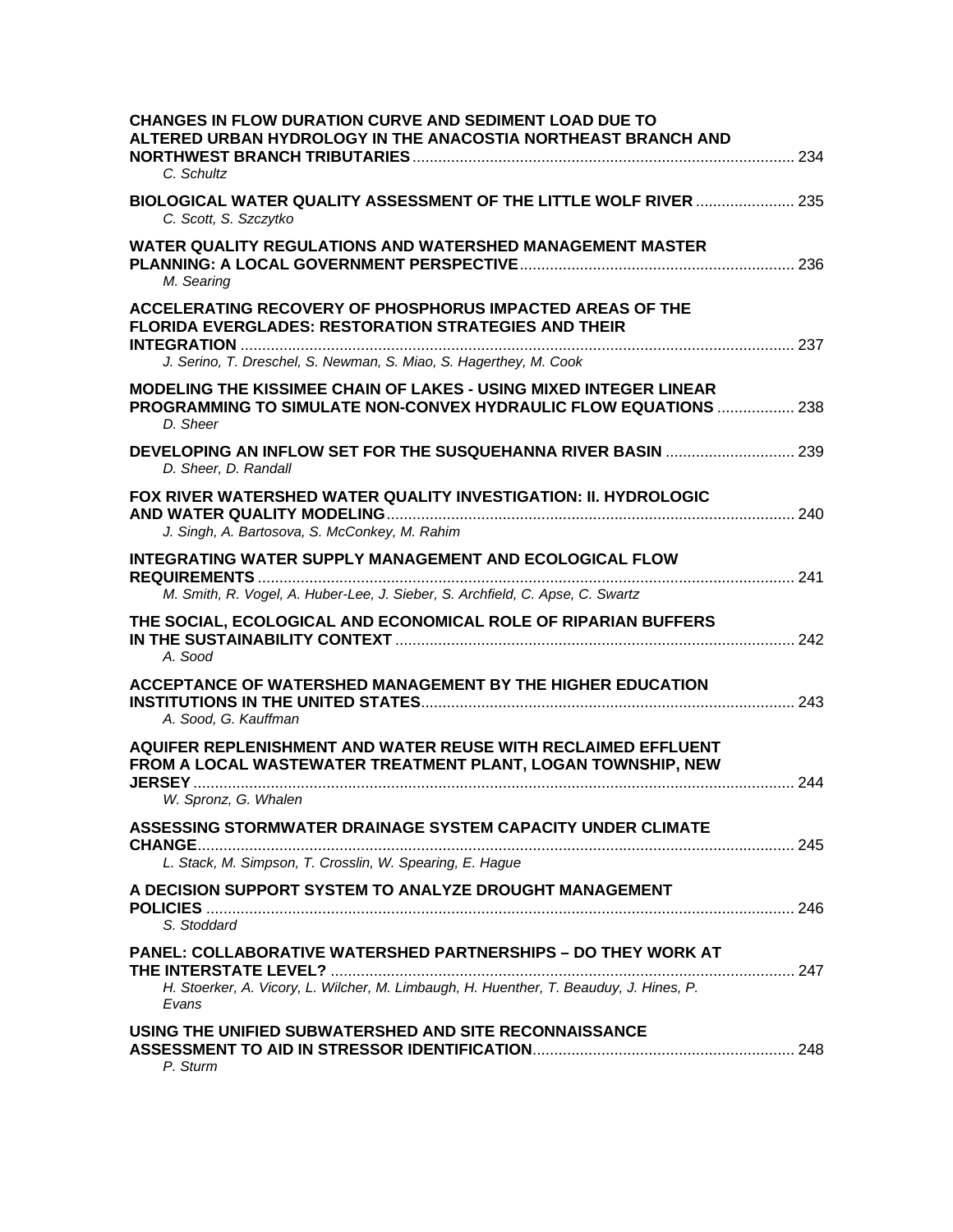| STREAM RESTORATION; HARNESSING FLOWS FROM MULTIPLE SOURCES TO<br>P. Sturtevant, R. Whitman, T. White                               |  |
|------------------------------------------------------------------------------------------------------------------------------------|--|
| Y. Sui, J. Frankenberger, T. West                                                                                                  |  |
| <b>IMPACTS OF CLIMATE AND POPULATION CHANGE ON SEASONAL WATER</b><br>G. Sun, S. McNulty, E. Cohen, J. Myers                        |  |
| WATERSHED-SCALE ASSESSMENT OF RESTORED RIPARIAN BUFFERS AND<br>A. Sutton, T. Fisher                                                |  |
| THE USE OF REMOTE SENSING ANALYSIS AND VISUAL STREAM ASSESSMENT<br><b>TO ASSESS CHANNEL DERIVED</b><br>S. Szalay                   |  |
| FLORIDA KEYS GREEN LIVING AND ENERGY EDUCATION, INC.: A COMMUNITY-<br>C. Tagle, C. Weaver, J. Conner                               |  |
| S. Talley                                                                                                                          |  |
| THE INFLUENCE COMPARISON ON DISCHARGE RATES BY FOREST<br>K. Tamai                                                                  |  |
| N. Thomas, E. Myers, R. Burchett                                                                                                   |  |
| ARE SUSTAINABLE WATER RESOURCES REALLY POSSIBLE IN THE MID-<br>K. Thornton, C. Laurin                                              |  |
| T. Trautman                                                                                                                        |  |
| <b>PANEL DISCUSSION: THE SCIENCE OF MEASURING CHANGE - ASSESSING</b><br>R. Tudor, M. Porter, D. DeWalle, J. Ehrenfeld, G. Kauffman |  |
| <b>MARYLAND STATE HIGHWAY ADMINISTRATION'S NPDES PROGRAM - ASSET</b><br>V. Tummala, S. Abbasi, D. Havlik                           |  |
| A DYNAMIC PROGRAMMING MODEL FOR DESIGN AND OPERATION OF<br>V. Uddameri                                                             |  |
| R. Urban-Mead, S. Chase                                                                                                            |  |
| <b>REGIONAL STORMWATER FACILITIES FOR CITY-WIDE ROADWAY AND</b><br>P. Victor, D. Schneider, J. Guzman, G. McGrath                  |  |
| <b>MODELING AND OPTIMIZING THE DESIGN OF VILLANOVA UNIVERSITY'S</b><br>B. Wadzuk, W. Heason, R. Traver                             |  |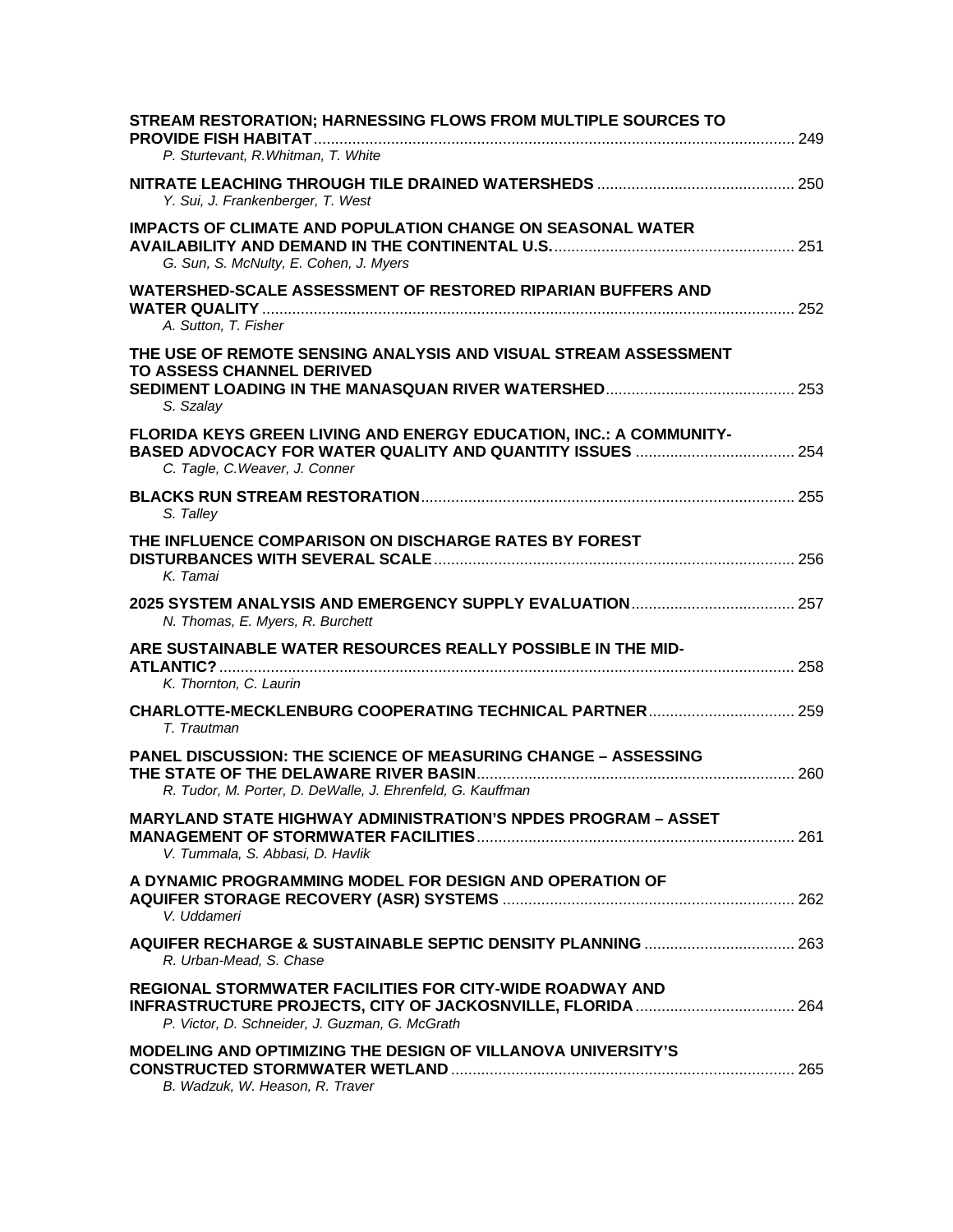| NUTRIENT SPECIFIC FLOW PATHS DURING STORM EVENTS IN A MIDWESTERN                                                                    |  |
|-------------------------------------------------------------------------------------------------------------------------------------|--|
| L. Wagner, P. Vidon                                                                                                                 |  |
| DEVELOPING NUTRIENT CRITERIA FOR FRESHWATER STREAMS AND RIVERS:                                                                     |  |
| J. Walker, T. Younos                                                                                                                |  |
| EFFECT OF THE ANTI-SEEP WALL IN THE YANGTZE RIVER DIKES ON THE<br>W. Wang                                                           |  |
| C. Wapnick, A. Korajkic, V. Harwood, D. Deis                                                                                        |  |
| THE SUSTAINABLE RIVERS PROJECT: INCORPORATING ENVIRONMENTAL<br>A. Warner, J. Hickey, J. Opperman                                    |  |
| <b>MAXIMIZING STAKEHOLDER OUTREACH TO ENHANCE WATERSHED</b><br>A. Watson, E. White                                                  |  |
| THE FLORIDA KEYS WATER RESOURCE INITIATIVE: AN EFFECTIVE                                                                            |  |
| C. Weaver, J. Conner, C. Tagle                                                                                                      |  |
| <b>MEASURING THE WATER QUALITY IMPACTS OF A MANMADE IMPOUNDMENT</b><br>IN AN UNDEVELOPED WATERSHED IN NORTHEASTERN WISCONSIN: A     |  |
| S. Weiss, S. Szczytko                                                                                                               |  |
| <b>CASE STUDY COMPARING HEC-RAS AND DAMBRK FOR DAM BREACH</b><br>P. Welle                                                           |  |
| <b>LANDSCAPE INDICATORS OF WETLAND CONDITION IN THE NANTICOKE RIVER</b><br>D. Weller, M. Snyder, D. Whigham, A. Jacobs, T. Jordan   |  |
| HIGH GRADIENT TROUT STREAM RESOTRATION ON THE WEST FORK OF THE                                                                      |  |
| S. Wilkerson                                                                                                                        |  |
| VALUING ACID MINE DRAINAGE REMEDIATION IN WEST VIRGINIA: A HEDONIC<br><b>MODELING APPROACH INCORPORATING GEOGRAPHIC INFORMATION</b> |  |
| J. Williamson, H. Thurston                                                                                                          |  |
| WATER QUALITY BENEFITS OF RIPARIAN BUFFERS: STATE-OF-KNOWLEDGE<br>K. Williard, J. Schoonover                                        |  |
| THE EVOLUTION OF WATER MARKETING: A HISTORICAL PERSPECTIVE  279<br>B. Winchester, E. Hadjigeorgalis                                 |  |
| DEVELOPMENT OF A NEW GENERATION OF CHESAPEAKE BAY WATERSHED                                                                         |  |
| J. Wu, G. Shenk, L. Linker, R. Burgholzer                                                                                           |  |
| USING STATISTICAL ANALYSIS TO IDENTIFY WATER QUALITY IMPROVEMENT<br>W. Xiao, G. Guo                                                 |  |